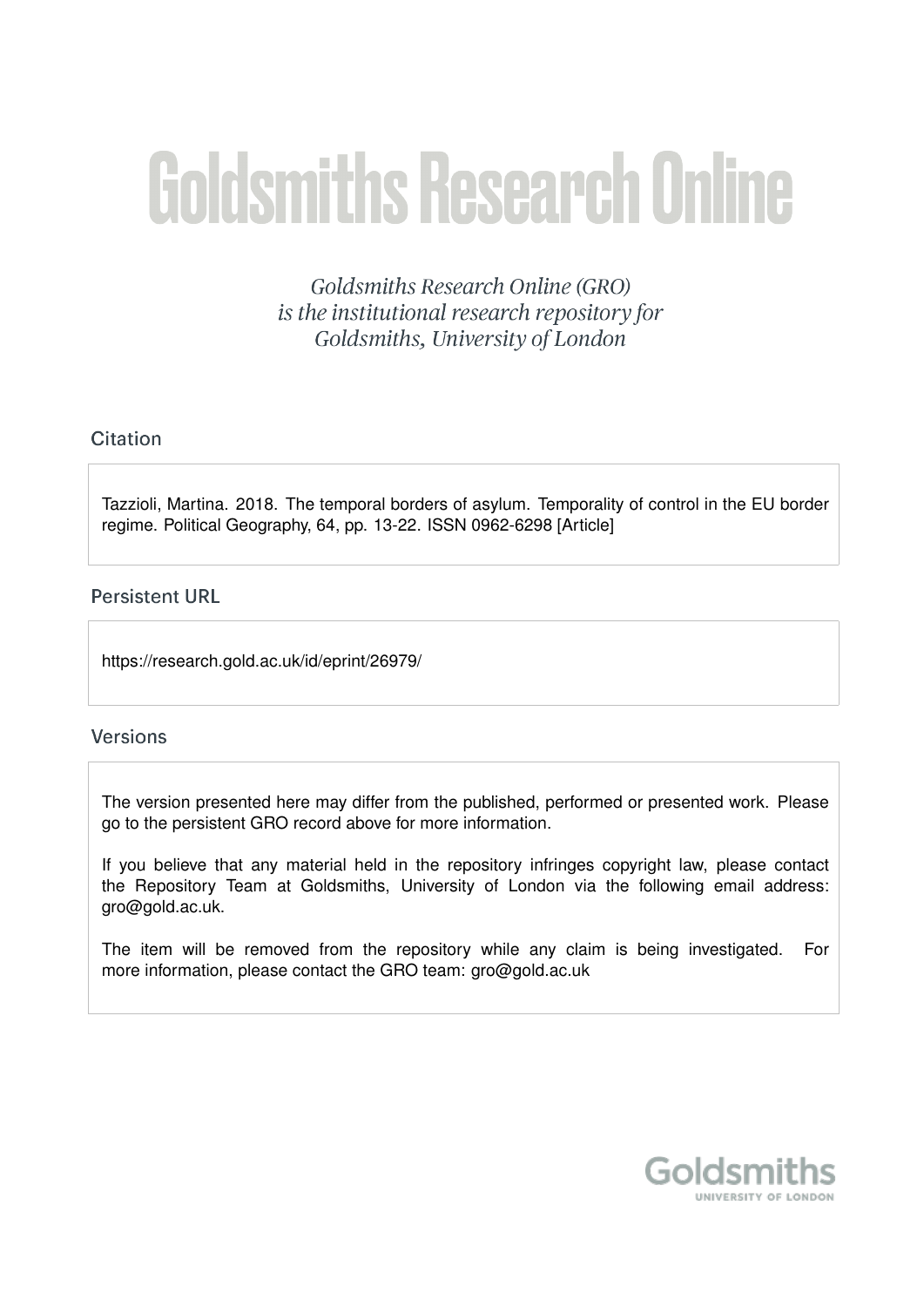# The temporal borders of asylum. Temporality of migration controls in the EU border regime.

20 March, 2016, Island of Lampedusa: the Italian Coast Guard has just disembarked 130 migrants at the harbour of Lampedusa after rescuing them on the high sea. The personnel of the cooperative that runs the hotspot take the migrants to the centre by bus, escorted by police officers. Once they are inside the Contrada Imbriacola hotspot, they are all identified and fingerprinted by the Italian Scientific Police in few hours. From that moment on, the migrants have been divided and their future destinations will differ. Some of them have been allowed to claim asylum and will be transferred within days to hosting centres on the mainland where they will stay as asylum seekers until their demand is processed. Others, meanwhile, have been illegalized "on the spot", insofar as they have been denied the right to claim asylum and have been given a decree of expulsion that obliges them to leave the country seven days, although almost all of them will remain "irregularly" in Italy. This story on the southernmost island of Europe is not an exceptional event but, rather, a snapshot of an ordinary scene of migration management in the wake of the implementation of the Hotspot System. Such an ordinary migration scene taking place at the external frontiers of Europe is characterised not only by a series of spatial bordering mechanisms but also by a certain temporality of control, made of specific and uneven rhythms and by a multiplication of temporal borders. This article explores the temporality of control that is currently at stake in the EU border regime.

The Hotspot Approach was launched by the EU in the *European Agenda on Migration* in May 2015 as the main EU's response to the increased number of migrant arrivals by sea. The Hotspot System consists of infrastructures for detention and of a series of procedures and mechanisms for identifying and selecting migrants (Garelli, Tazzioli, 2016a; Kasparek, 2016; Sciurba 2016). The hotspots have been devised as "part of the immediate action to assist frontline Member States facing disproportionate migratory pressures at the EU's external border"[1](#page-1-0), hence their location is at critical border-sites. It is important to highlight

<span id="page-1-1"></span><span id="page-1-0"></span> $1$ [http://ec.europa.eu/dgs/home-affairs/what-we-do/policies/european-agenda-migration/background-informa](http://ec.europa.eu/dgs/home-affairs/what-we-do/policies/european-agenda-migration/background-information/docs/2_hotspots_en.pdf)[tion/docs/2\\_hotspots\\_en.pdf 1](http://ec.europa.eu/dgs/home-affairs/what-we-do/policies/european-agenda-migration/background-information/docs/2_hotspots_en.pdf)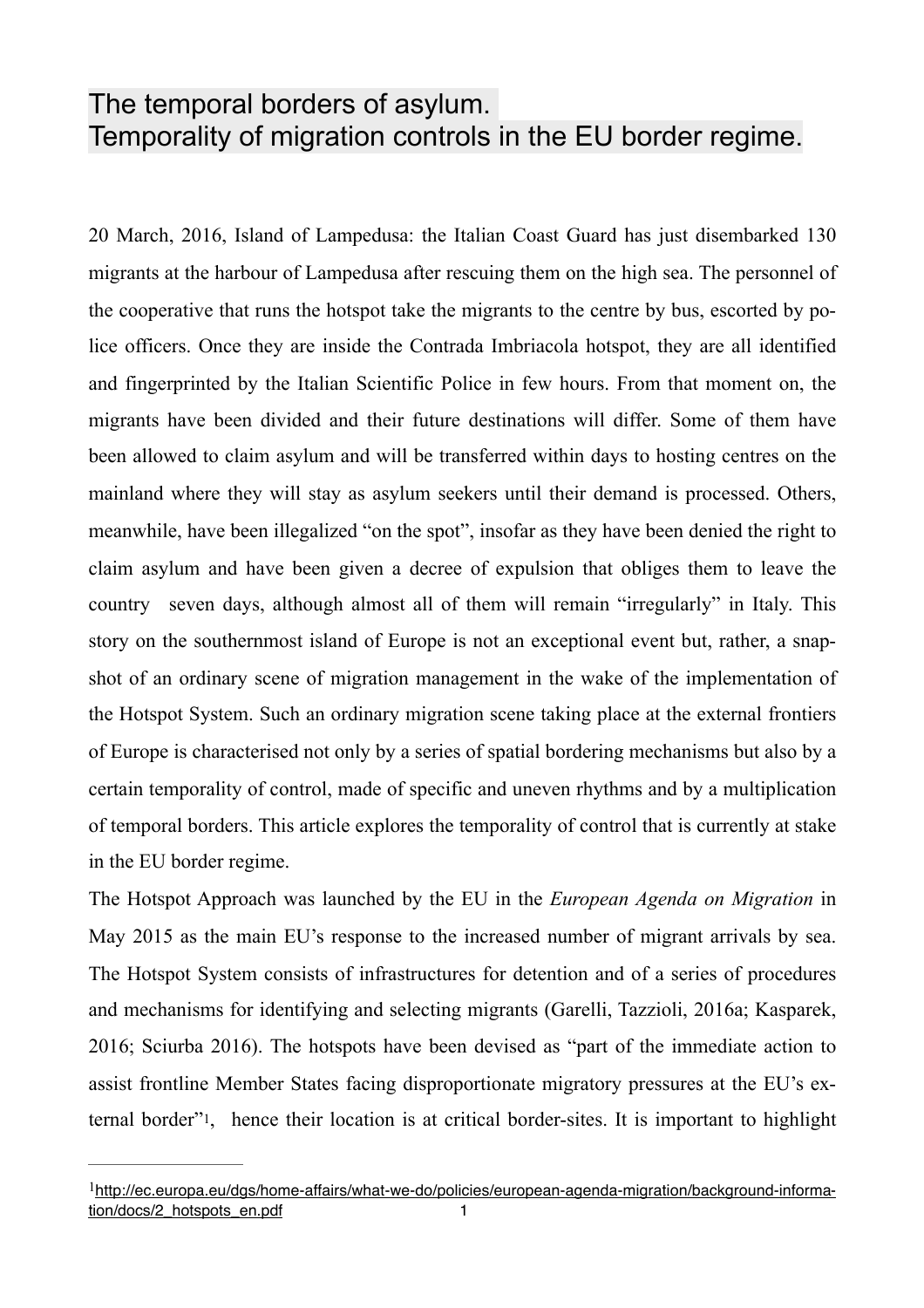that the Hotspot System has been conceived in conjunction with the Relocation Programme, which in principles should alleviate Greece and Italy from the "refugees' burden" . The Programme establishes the "transfer of asylum seekers who are in clear need of international protection from one EU Member State to another European state", where his/her asylum claim will be in fact processed. Yet, only a highly selected migrant population is eligible for the Relocation, since "it applies to nationalities of applicants with an EU-wide average recognition rate of  $75\%$  or higher<sup> $2$ </sup>, and it is proceeding at a very slow pace.

<span id="page-2-1"></span>The accelerated temporality of identification procedures and preventive exclusion from the channels of the asylum is one of the main mechanisms which shape the hotspot-machine in a distinctive way. The *swift pace of control* when combined with the multiplication of *temporal borders* as techniques for further restricting and hindering access to the asylum system, is the EU's border strategy put into place to discipline and respond to practices of migration that could not be regulated through spatial containment. However, such a relative rapidity in the procedures apt to fingerprint migrants and denying the access to the channels of the asylum has as its main consequence that (many) asylum seekers remain stranded in border-zones - waiting the response about their appeal against the denial of the international protection. Migrant movements are slowed down and migrants' autonomous temporalities are disrupted, while at the same time the channels of deportations and forced returns are hastened.

Importantly, the Hotspot System as such should not be read in terms of a radical break with previous or still coexisting mechanisms and infrastructures for identifying and managing migration. Rather, through the hotspots, the European Union has boosted a humanitariansecurity mode of intervention that is predicated upon accelerated procedures of preventive illegalization for restricting the access to the asylum system. Since the opening of the hotspots in 2015, we have witnessed to a multiplication and a frantic variation of temporal borders migrants are subjected to upon landing, which also generated a proliferation of statuses and differential channels of protection, deportation and illegalization.

The opening vignette could be taken from many different analytical angles, such as the "production of migrant illegality" (De Genova, 2004), the economy and the micro-econom-

<span id="page-2-0"></span>[<sup>2</sup>](#page-2-1)http://europa.eu/rapid/press-release\_MEMO-15-5698\_en.htm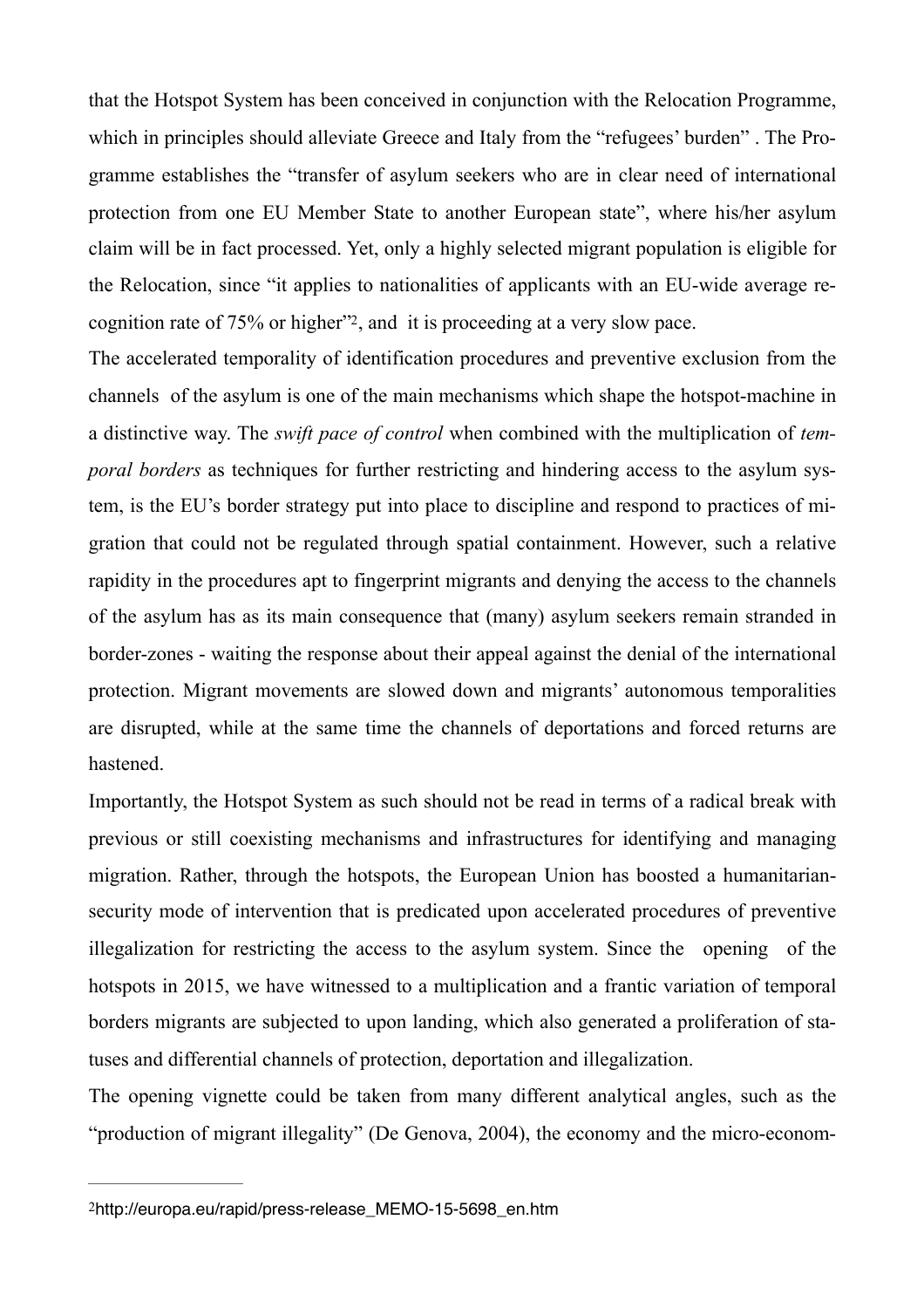ies of detention (Conlon, Hiemstra, 2014; Belcher, Martin, 2013; Mountz et al., 2013), the effects of detention on migrants (Gill, 2009), the role of humanitarian and military actors in rescuing and managing migrants (Cuttitta, 2015), the spatial transformations of containment (Mountz, 2015; Williams, 2014) and the embodied temporal experience of borders (Griffiths, 2014). Instead, this paper engages with the what I call *the temporality of control that underpins the working of the EU border regime, which in turn reshapes its strategies for selecting, governing and disciplining migration.* By temporality of control I mean the specific temporalities that are at stake in the techniques and modes of migration governmentality; at the same time, I also refer to the fact that temporality itself plays a crucial role in the reshaping and the enforcement of migration controls. Within the framework of the temporality of control, I introduce the theme of *temporal borders*: these consist in the establishment of deadlines and time limits which impact on migrants' lives and geographies. Temporal borders, I contend, play a crucial role in regaining control over unruly migration movements. The lens of the temporality of control enables seeing that time is not only object of mechanisms of control - control *over* time - but also a mean and a technology for managing migrant - control *through* time. Temporal borders do not supersede spatial boundaries and geopolitical borders, nor they can be analysed as autonomous objects. On the contrary, a gaze on the temporality of control and on temporal borders enables grasping the transformations of the "spaces of governmentality" (Tazzioli, 2015) in the field of migration management; and, conversely, it requires analysing the heterogenous articulations and disjunctions between temporal and spatial bordering mechanisms.

The three arguments that sustain this article are the following. First, I suggest that in order to grasp the restructuring of the EU border regime it is fundamental to investigate the variations and changes in the temporality of control and in temporal borders that are enforced for selecting migration. Second, through this article I show that the current Mediterranean migration context is characterised by a multiplication of temporal borders - set for producing hierarchies of mobility and restricting the access to the asylum, through mechanisms of preventive illegalisation - and by an accelerated temporality of control. This latter is not in opposition to nor in contradiction with migrants' legal limbo and protracted wait inside hosting centres in Italy and in Greece. The temporality of control concerns identification and fingerprinting procedures migrants are subjected to soon after landing as well as the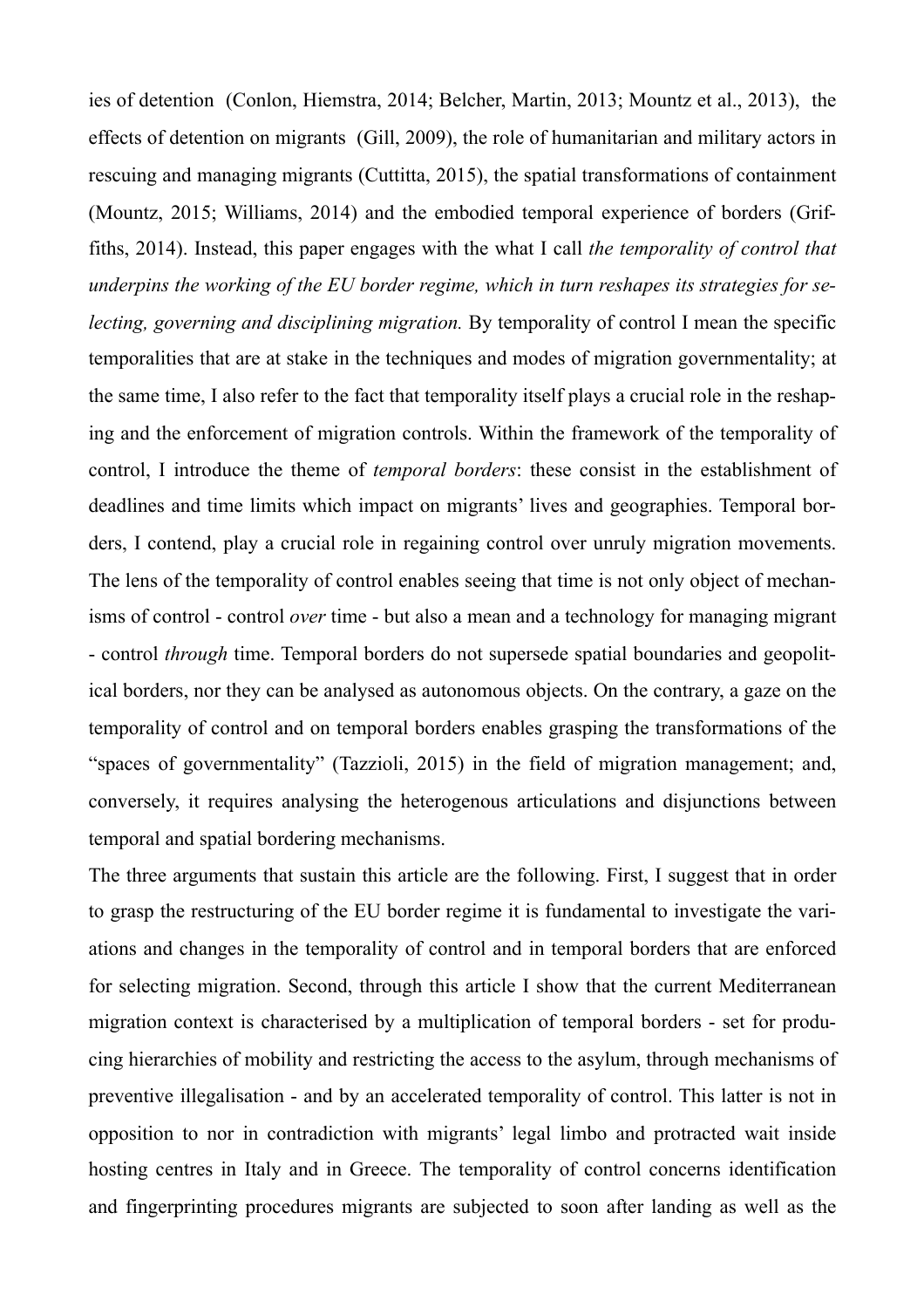first step of the asylum process . Relatedly, and as a third point, through this article argues that the temporality of control and temporal borders are functional to slow down and disrupt migrants' autonomous temporalities and geographies of movement, and to hasten at the same time the channels of deportation.

By bringing attention to the current Mediterranean migration context I do not want to suggest that the working of temporal borders is a peculiarity of the Hotspot System. We should also caution against any risk of "presentism" (Walters, 2011) in describing the establishment of temporal borders and the speeding up of identification procedures as something totally new or unprecedented. Temporal restrictions have been important mechanisms in the government of mobility for long time. Rather, I point to the work of temporal borders in governing migration and to their changes and alterations (Jeandesboz, Pallister-Wilkins, 2016). This becomes particularly visible if we look at the functioning of the hotspots: the restructuring of the EU's politics of mobility for regaining control over migration and disrupting their autonomous geographies and temporalities of movement, should be read in the sense of a multiplicity of subtle re-assemblages that require in-depth investigation. More precisely, a focus on the functioning of the Hotspot System in Greece and in Italy enables us, firstly, to deal with temporal borders by showing both continuities and discontinuities in the techniques enacted for governing migrants. In fact, on the one hand an analysis of the hotspots makes possible highlighting the centrality played by temporal borders in governing migration. Secondly, with the implementation of the Hotspot System the EU has presented the ["](#page-4-0)swift processing of migrants" as a priority, in order to avoid protracted and huge spatial concentrations of migrants in landing spaces or in critical border zones. In reality, as I will show later, not only migrants inside the hotspots are managed by keeping them spatially stranded and suspended in a juridical limbo - with the hotspots becoming in many cases spaces of containment. Together with that, it is worth noticing that the EU and some member states have multiplied temporal borders, that is deadlines that migrants have to comply with in order to be eligible for the Relocation Programme or to access the asylum procedure. Thirdly, the hotspots appear as a lens for seeing that temporal borders have been fostered in

<span id="page-4-1"></span><span id="page-4-0"></span>[http://www.europarl.europa.eu/RegData/etudes/STUD/2016/556942/](http://www.europarl.europa.eu/RegData/etudes/STUD/2016/556942/IPOL_STU(2016)556942_EN.pdf) [3](#page-4-1) [IPOL\\_STU\(2016\)556942\\_EN.pdf](http://www.europarl.europa.eu/RegData/etudes/STUD/2016/556942/IPOL_STU(2016)556942_EN.pdf)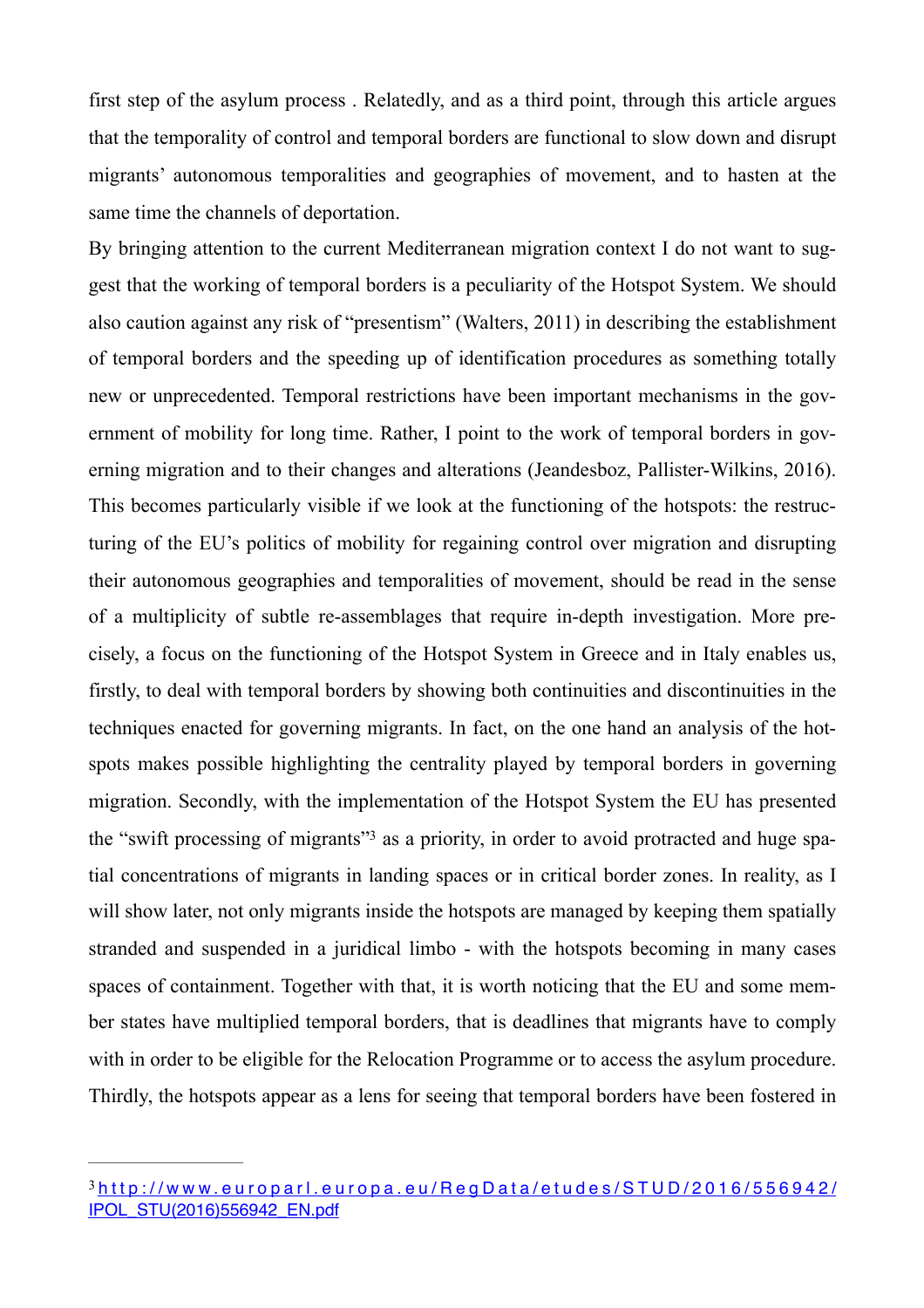the current European context for regaining control over unruly mobility and to discipline asylum claims, restricting the access to the channels of protection.

Investigating the transformations of "border temporalities" (Walters, 2016) in the Mediterranean, this article proceeds as follows. In the first section it makes an overview of the existing literature which tackles temporal borders and temporality in the field of migration governmentality. Then, it provides a theoretical analysis of the ways in which temporality is implicated in the government of migration. Building on the research fieldwork that I conducted in Greece and in Italy, the article moves on by analysing the temporal borders and the temporality of control which are at stake there, and illustrates how the Hotspot System contributes to enforce hierarchies of mobility. This is followed by a section that deals with the desultory temporality of control which is at stake in the government of intra-European migration movements and the forms of spatial containment that this latter engenders. The article concludes by considering the ways in which migrants often come to "jam" the logistics and the temporality of migration governmentality, refusing to be fingerprinted or to comply with temporal borders.

<span id="page-5-1"></span>This article is the result of the research fieldwork that I conducted in Italy (Lampedusa, Si-cily and Ventimiglia) and in Greece (Lesbos, Chios and Athens) between 2015 and 2017<sup>[4](#page-5-0)</sup>. This research is characterised by the articulation of data and information gathered from the field - participatory observation with semi-structured interviews with institutional actors and interviews with migrants - with an analysis of EU documents. Importantly, what I present here is not an ethnographic description of the hotspots but, rather, a reflection on the temporality of control in the EU border regime which builds on the empirical findings I got through the fieldwork. The decision to take into considerations different islands such as Lampedusa, Chios and Lesvos, does not mean disregarding the differences and the peculiarities concerning the ways in which migrants are managed upon landing. I bring attention to

<span id="page-5-0"></span><sup>&</sup>lt;sup>[4](#page-5-1)</sup>I conducted ethnographic research at the hotspots and at the ports of Lampedusa, Lesbos and Chios interviewing national police, the Coast Guard and UNHCR's officers. In Italy I did fieldwork in Ventimiglia, at the French-Italian border and in Lampedusa (December 2015 and February 2016). In Lampedusa I conducted semi-structured interviews with fifteen migrants and five interviews with local NGOs and one with the manager of Misericordia, the cooperative that runs the hotspot. In Greece I interviewed also the European Asylum Support Office (EASO) at Athens headquarters and the Greek Asylum Service (April 207) which is responsible for processing asylum claims. In Lesvos I interviewed Doctors without Borders and got access to the hotspot on April 21, 2017 via the NGO Mercy Corps upon official request. Inside the hotspot I could interview NGOs officers (8) and I also conducted ten semi-structured interviews with migrants. I also interviewed five migrants in the premises of the camp. In Chios (July 2016 and April 2017) I interviewed UNHCR's officers at Souda refugee camp and the manager of the camp.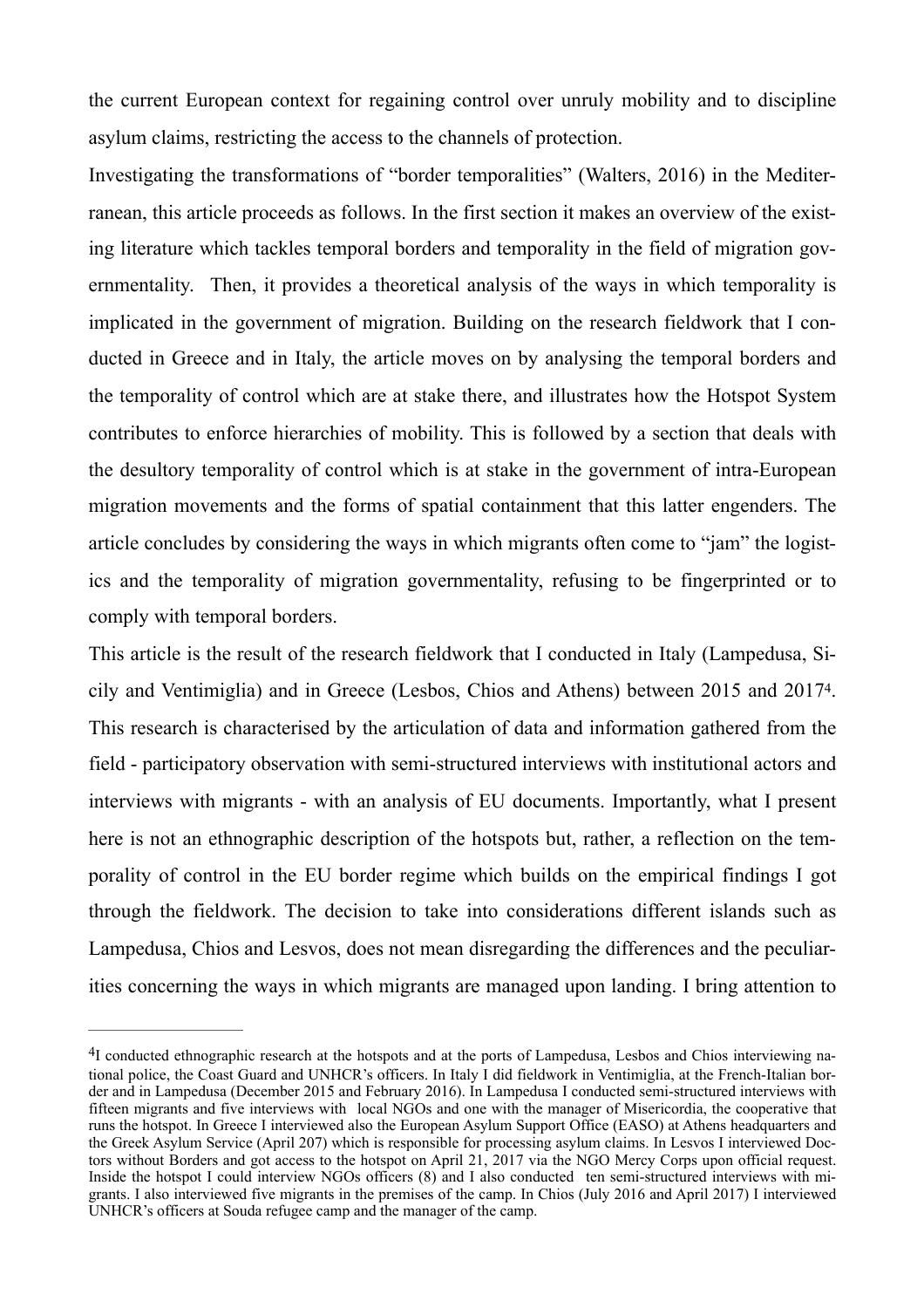these islands as they play a major role in the so called Hotspot System; in these borderzones the multiplication of temporal borders through which migrants are managed, selected and divided is particularly visible.

#### *Temporal borders and temporality of control:*

A considerable wealth of literature has produced in-depth studies on migration and temporality, focusing on migrants' individual or collective time experiences (Cwnerner, 2001), the life-course approach (King et al., 2006), prison time in carceral geography (Moran, 2012) and the production of migrant precarity and temporariness (Bagelman, 2016; Griffiths, 2013; Robertson, 2014). Nevertheless, the temporality of "border works" (Rumford, 2006) that concerns how borders are enacted, how they function, and how they generate effects of containment and selection - has remained quite unexplored, although with a few notable exceptions (Andersson, 2014; Mezzadra, Neilson, 2013). The relative marginality in the literature of the relationship between temporality and techniques of migration and border controls frictions with the fact that, as Ruben Andersson has aptly noticed, temporality "has become a multifaceted tool and vehicle – even a weapon of sorts – in the 'fight against illegal migration'" (Andersson, 2014: 2).

This article does not intend to bring a contribution to the field of time geography as such (Hägerstrand, 1985; Thrift and Pred, 1981); rather, it is situated in critical geography literature on migration and it has the goal of understanding how temporality is deployed in mechanisms and tactics of migration control as well as in bordering practices. It also engages in a twofold partial shift in relation to carceral geography literature which addresses migrant detention (Moran, 2012; Moran, Gill, Conlon, 2013) since, firstly, this piece does not concern migrants' embodied experience of time - migrants' lived experience of protracted wait - but rather on bordering techniques; secondly, it does not look at spaces of detention and moves to consider the spatialities of control and containment that are connected to detention centres. In particular, I pay attention to the analysis of temporal borders done by Sandro Mezzadra and Brett Neilson in the book *Border as Method*, as it constitutes a fundamental reference for the findings that I propose on the temporality of control. Mezzadra and Neilson deal with the issue of temporality arguing that "only from the perspective of border crossing and struggles can the temporal thickness and the heterogeneity of the border be discerned" (Mezzadra, Neilson, 2013: 166). They show that temporality is one of the mech-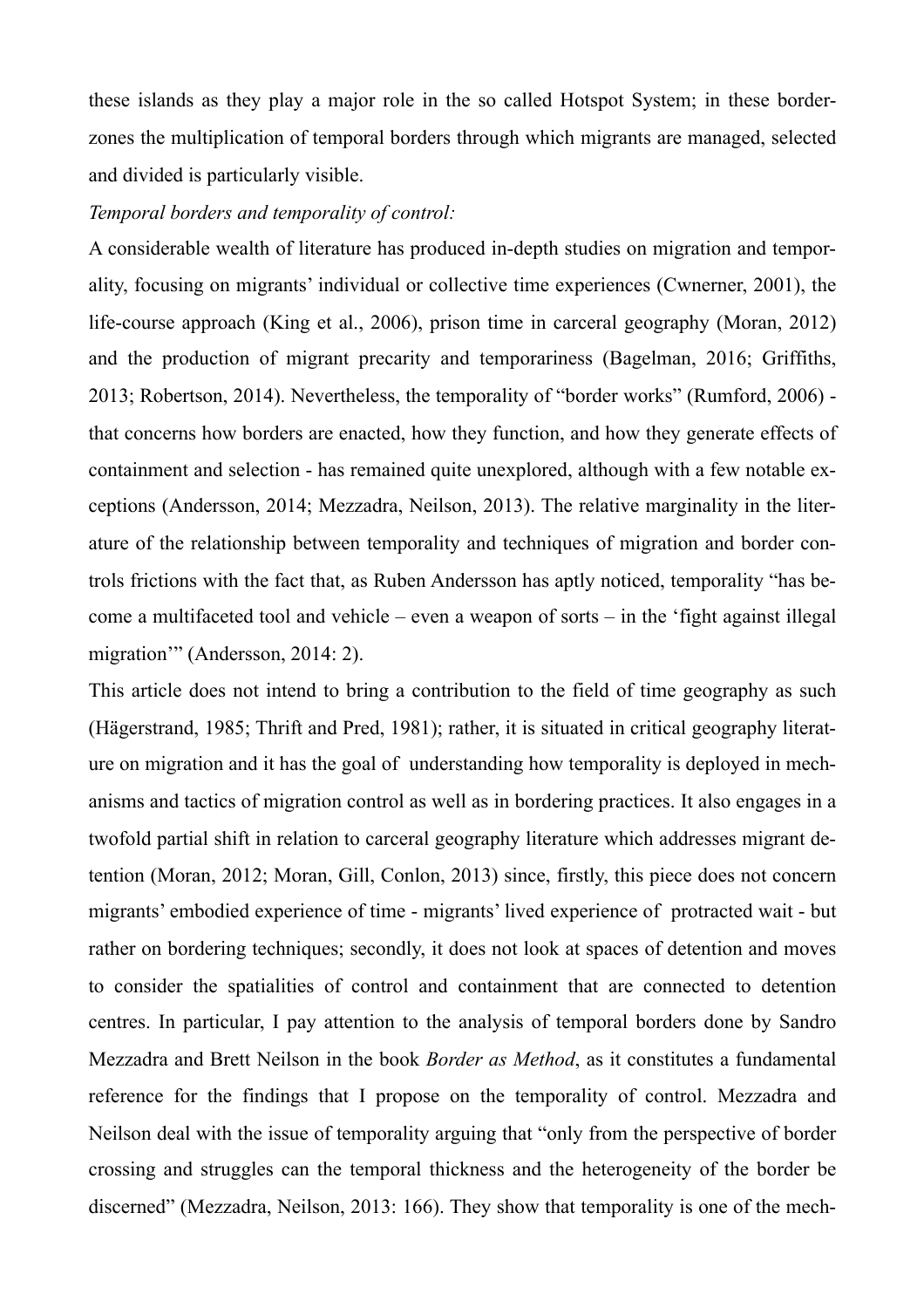anisms around which borders are enacted, highlighting that the border itself is "an important mechanism of temporal management, which aimed through its spatial operations to synchronise" the heterogeneous temporality of migration (Mezzadra, Neilson, 2013: 134). Such an expression refers to the manifold ways in which bordering techniques for regulating migration are enacted by exerting control *over and through time.* That is to say, migrations are governed, selected and contained even through the establishment of temporal borders and through mechanisms of control that affect and disrupt the temporality of migrants' journeys. By mobilising such an analytical angle, this article ultimately speaks to the debate in the field of political geography about border transformations: many scholars have pointed at the disjunctions between geopolitical borders and the borders of migration control, stressing at the same time the "ubiquitous" (Balibar, 2002) character of the borders against the traditional representation of the border as a line (Casas-Cortes et al. 2010; Johnson et al. 2011; van Houtum, 2005). Borders are not only multiple at the level of their forms and functioning, they are also mobile: for this reason, authors have gestured towards a "mobile epistemology" (Amhilat-Szary, Girault, 2015; Burridge et al., 2017) able to capture borders' movements. Yet, all these analyses engage in redefining what a border is or in grasping the actual spatial transformations that occurred at the level of bordering processes. This article complements and expands on this debate by bringing attention to the ways in which bordering mechanisms have been enforced also through non-spatial techniques, that is through temporal frontiers.

The uneven temporality of border working has become an object of concern in the field of normative political theory that points to the limits of tackling borders from a merely spatial perspective. These scholars take into account the complex temporality of borders and the ways in which borders are enforced in order to deeply rethink practices of management (Koenig-Archibugi, 2012; Little, 2015; Parker-Vaughan-Williams, 2009). Adrian Little makes an important distinction between "tempo" or "pace" and "temporality", showing that the latter involves a subjective dimension - how subjects experience temporal changes dynamics - and it "is not just whether change takes place at a slower or faster rate but is more focused on the different speeds at which change takes place across different aspects of bordering" (Little, 2015: 431). Speaking about "temporality of control" I also make reference to the change in speed, that concerns both mechanisms of control and asylum procedures,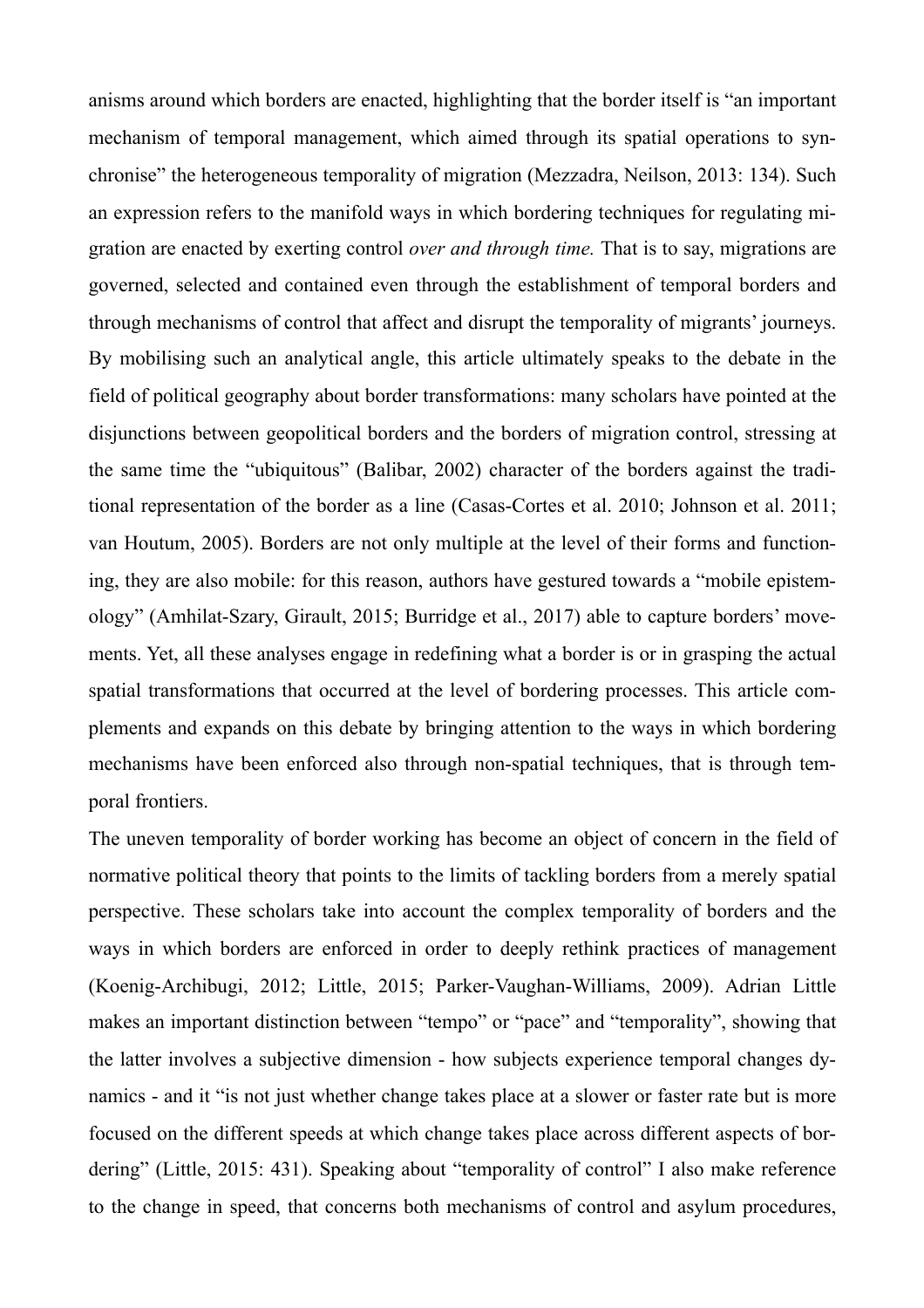situating it within a broader analysis about the global political technology of borders. Such an expression offers a clear insight into bordering mechanisms and the subsequent effects of containment, selection and exclusionary sorting, even through the instantiation of differential temporal paces. However, the focus on borders' temporalities differs markedly from normative approaches. In fact, it aims to highlight the changes and alterations that often occur in the pace of governmentality which is at play in border-zones at the level of the ordinary practices of identification and control. Far from implicitly assuming a homogenous temporality, I bring attention to the discontinuities, alterations and irregularities that characterise the pace of migration controls.

The temporality of control represents an advantageous perspective for grasping how concretely borders operations are re-crafted by states and non-state actors as a response to new migration movements. Temporal techniques of bordering are at the core of the present reshaping of the European politics of mobility in the face of what both member states and the European Union has defined a "refugee crisis". Regarding the use of such a term - "refugee crisis" - I put it deliberately in inverted commas insofar as I do not want to corroborate the EU's narrative about Europe being under crisis because of the arrivals and the presence of people seeking refuge. On the contrary, I concur with authors that speak about a partial crisis of the EU border regime and of the European project at large, as well as a crisis of the migrants stranded at the borders of Europe (De Genova, Garelli, Tazzioli, 2018; Bodzadjiev, Mezzadra, 2015); starting from that, I take into account the ways in which by declaring that a refugee crisis is going on, both the EU and member states have contributed to reshape the EU migration politics. Hence, I do not present here a distinct timeframe of the crisis; rather, I analyse which transformations occurred, beyond the discursive register, at the level of techniques of migration management with the implementation of the Hotspot System.

In order to regain control over unruly mobility into and across Europe, the government of migration through and over time has gained central stage to supplement spatial bordering mechanisms. This latter is not characterised by a linear temporal rationale - for instance, by an accelerated temporality of control. Rather, it is predicated upon heterogenous temporalities, which in the current context are formed by the speeding up of identification procedures and by the preventive exclusion from the channels of the asylum system, as well as, together, by indefinitely protracted moments of wait and of legal impasse. In fact, migrants are al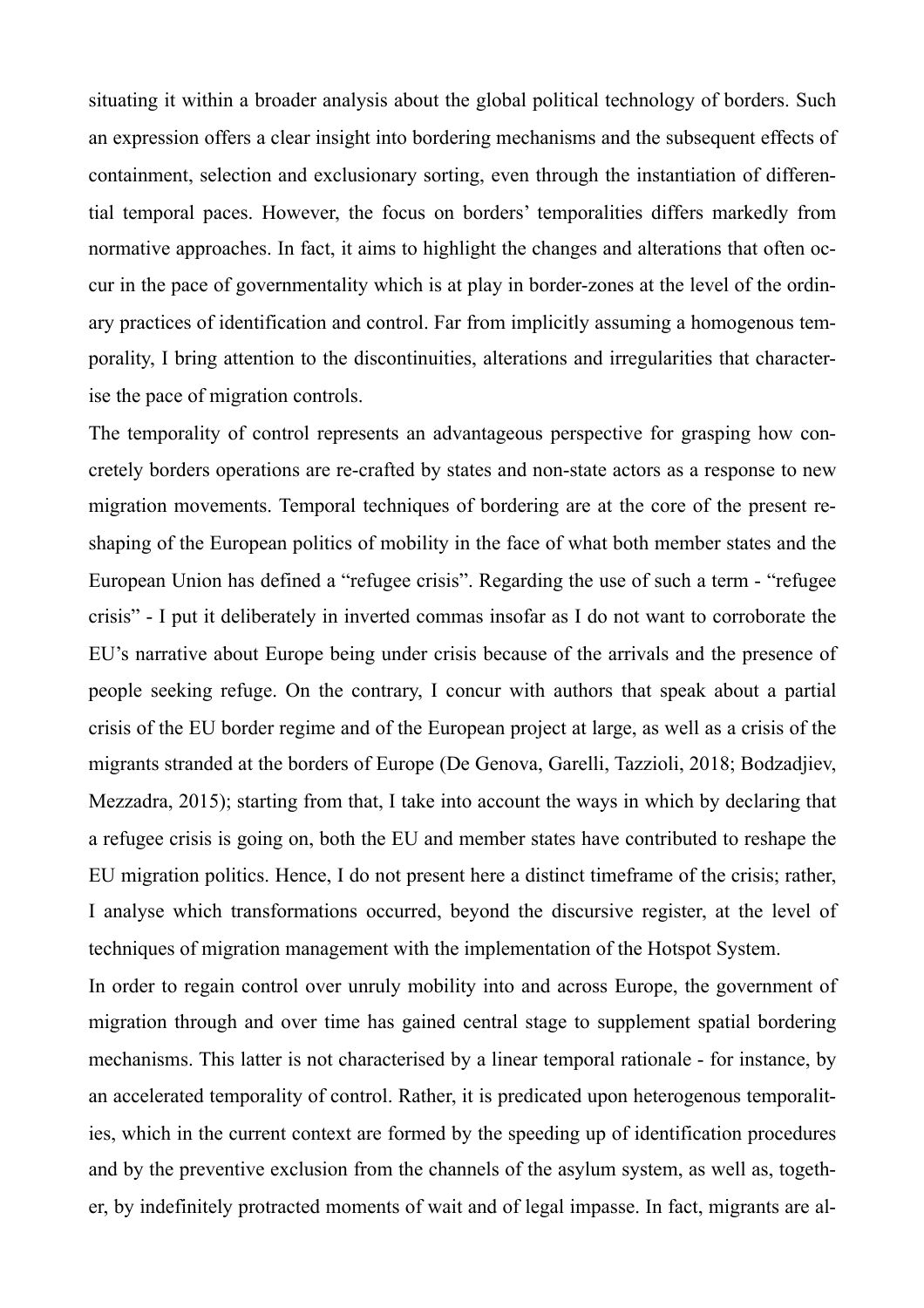ternatively subject to abrupt accelerations and to indefinite wait, as well as to moments in which migrants themselves jam and slow down the logistics of deportation (Vaughan-Williams, 2015). In other words, by exploring how temporality is used as a technology of government in the EU border regime, I do not echo at all an accelerationist perspective concerning the government of mobility. Instead, I want to draw attention to the role played by temporal borders in articulation with the multiplication of modes of spatial confinement.

In fact, a focus on temporality does not involve disregarding the spatial dimension of migration governmentality. Rather, a close look at the ways in which borders establish a specific pace and temporal limits enables us to grasp the transformations that occur in dividing and managing migrants, both as singular individuals and as part of multiplicities. Such an analytical angle allows grasping effects of "containment beyond detention" (Garelli, Tazzioli, 2016b), that is to say techniques for governing migration that are not narrowed to modes of spatial confinement nor to block migrants and that, rather, consist in disrupting and diverting migrant geographies, generating effects of forced mobility.

This means engaging in an analysis that considers the temporality of control in relation to the heterogenous spaces of migration governmentality. It is important to remark that, the spatialities of migration and border controls are multiple: while the focus of this paper is mainly on effects of containment generated on migrants, actually migrants are governed through heterogenous spatialities of migration control that involve, for instance, control over migrant routes, the spaces produced by EU's bilateral agreements with third-countries and deportation routes. An analysis of border temporalities enables a greater focus to be placed on the emergence of non-territorial spaces, such as spaces of control that stem from exclusionary partitions and profiling activities among migrants which are also made through temporal restrictions and according to a pace of control (Ngai-Ling Sum, 2003). The angle through which I approach the temporality of migration control is the asylum system and the measures enacted for identifying, selecting and partitioning migrants in seek of asylum, as well as the measures through which they are preventively denied to access the asylum pro-cedures<sup>[5](#page-9-0)</sup>.

<span id="page-9-1"></span><span id="page-9-0"></span> $5$  Temporal borders are established and enacted in many migration scenarios, as well as in diverse mechanisms deployed by states for regulating mobility, far beyond the asylum system - such as for instance, circulation migration programme, migration labour schemes, student visas.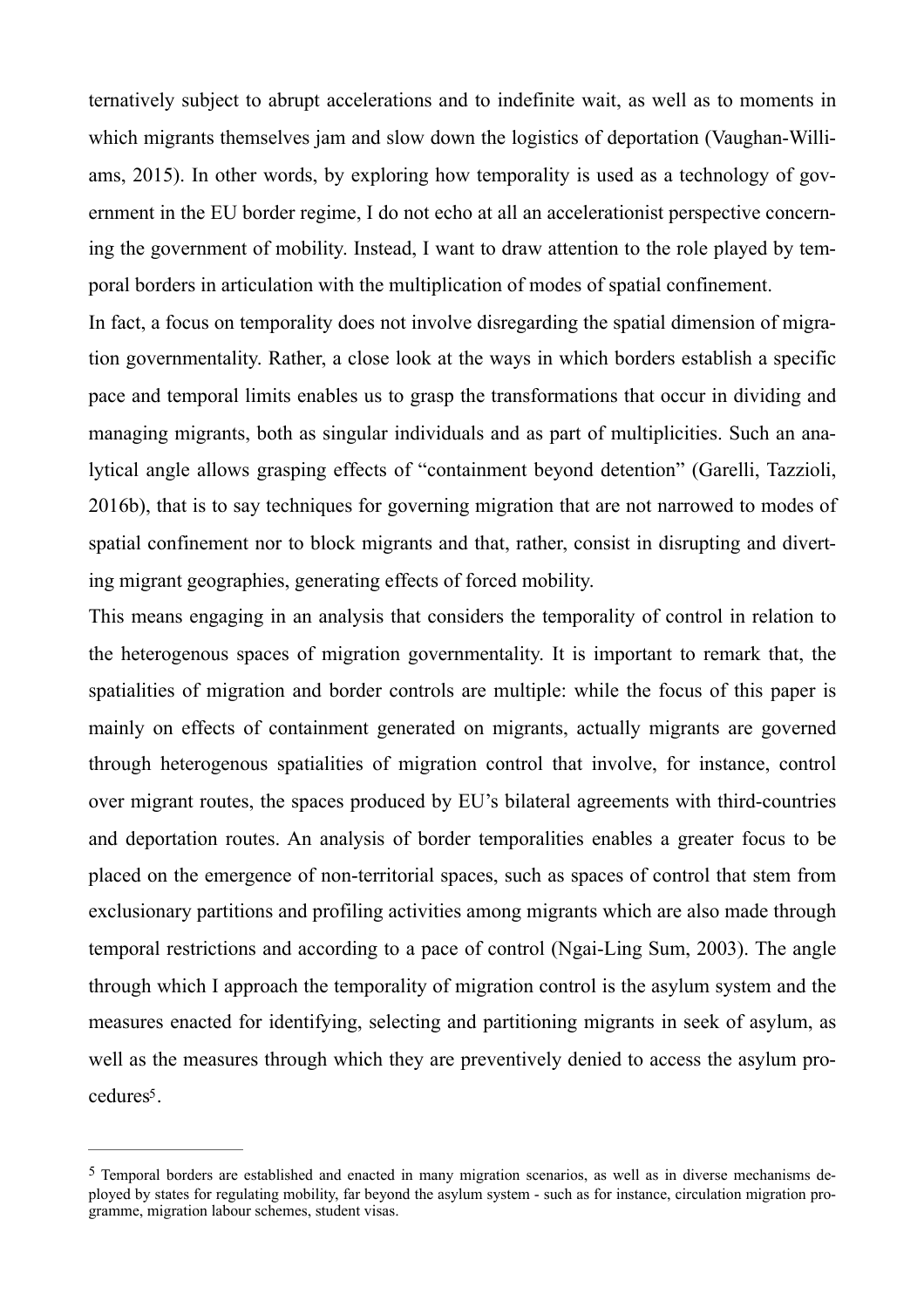The EU's response to migrant arrivals in Italy and Greece and to the increased presence of asylum seekers across Europe represents a distinctive insight into the way in which temporal borders are reassembled for regaining control over *unruly mobility*. The reshuffling of the temporality of control concerns different dimensions: the pacey variations in the identification and sorting procedures, and the enactment of *temporal deadlines* imposed on migrants which consist of precise dates and lapses of time that delimit migrants' right to enter a certain space, to obtain humanitarian assistance or to access the asylum system. On this point we should recall the suspension of the Schengen agreement on free movement imposed by six member states in the span of a few months<sup> $6$ </sup>[.](#page-10-0) Additionally, it is important to highlight the multiple entry restrictions according to nationality established by states along the Balkan route - e.g. the Macedonian-Greek border was initially closed to North African migrants in November, 2015. Restrictions were then imposed on all nationalities except Syrians, Iraqis and Afghans in March, 2016. Nevertheless, speeding up of identification procedures constitutes only one among many temporal measures which seek to introduce new exclusionary partitions.

# <span id="page-10-2"></span>*The speed of preventive illegalization in Greek and Italian hotspots:*

<span id="page-10-3"></span>The implementation of the hotspot system represents a case in point of a broad reshuffling that concerns the temporality of control in border-zones. The hotspot model, formed by a series of variegated and arbitrary measures for fingerprinting, illegalizing and dividing migrants, has proliferated across spaces well beyond the physical barriers of those detention centres that have been renamed "hotspots". Nevertheless, it is important to highlight the partial elusiveness of the Hotspot System in contrast with a representation of it as a welldefined and stable set of material infrastructures and identification procedures. In fact, every hotspot, in Italy and in Greece, is characterised by a peculiar daily functioning and, more

<span id="page-10-0"></span> $6$  Denmark, Sweden, Germany, France, Norway and Austria suspended the Schengen Agreement. France was the first in June 2015. Already in 2011 France suspended the Schengen Agreement for some months in the face of a sudden increase in Tunisian migrants.

<span id="page-10-1"></span>[<sup>7</sup>](#page-10-3) Lesvos, Kos, Chios, Samos and Leros in Greece; Lampedusa, Pozzallo, Taranto and Trapani in Italy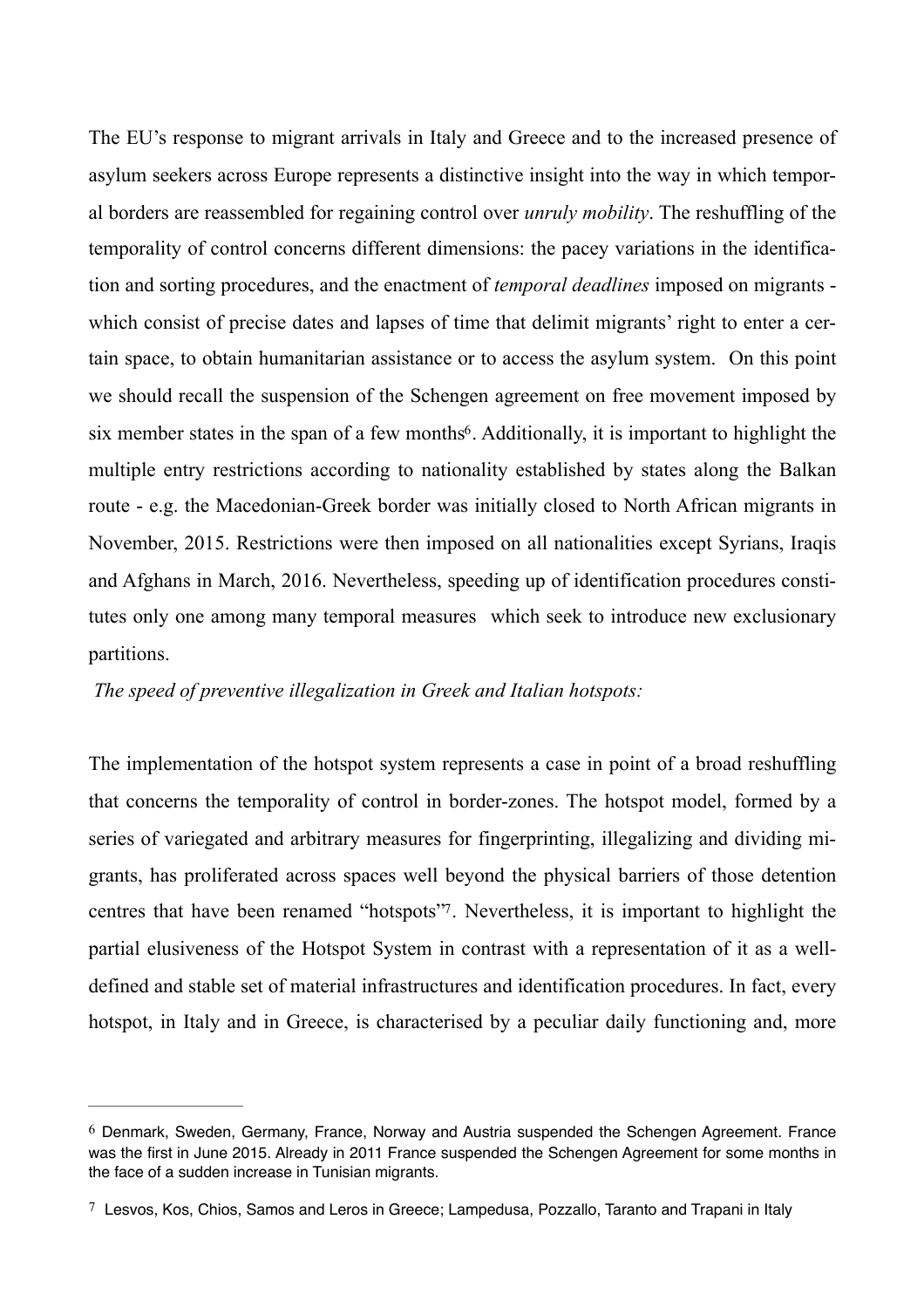broadly, the criteria and effective practices for selecting, identifying and dividing migrants change over time.

The analytical angle of the temporality of control that set the pace of the exclusionary criteria of the asylum allows shifting away from the spatially bounded sites of detention towards an analysis of the ways in which mobility is channelled and illegalized, and of how migration categories and profiles are generated. Building on Michel Foucault's methodological gesture which consists in moving around the prison for understanding the economy of illegality that sustains it (Foucault, 1995, 2009), I look here at the spaces of containment and mobility that stem from the hotspot system, producing effects well beyond the fences of those reception centres now renamed "hotspots". This does not involve paying less attention to the logistics of migration management and to identification procedures taking place inside the hotspot. Rather, it involves dealing with the broader channels of containment and mobility that the hotspot is part of, taking as a privileged analytical angle the temporality of control.

The islands of Lampedusa and Lesvos are privileged sites for grasping border temporalities*,* that is to say practices of control and regulation exercised on singular migrants and on migrant multiplicities through the enactment of specific *rhythms of governmentality*. Through such an expression I refer both to the disciplining of mobility through dates and "deadlines" that migrants have to comply with in order to become eligible for protection and for relocation, and to mechanisms of partition, selection and identification that rapidly change over time,.

Lesvos 2017. The spatial and political transformations that have occurred in the last three years in the strategies of capture, control and containment of migration movements have followed a *hectic pace*. The rapid transformations occurred in the temporality of migration control has reached high rhythms after the implementation of the EU-Turkey agreement, signed on March 18, 2016. Importantly, the frantic changes made at the level of criteria for selecting migrants and processing asylum claims contribute to produce what Claudia Aradau has aptly defined as "nonknowledge", which consists in "ignorance, opacity and uncertainty" and into a "variable density of unknown" (Aradau, 2015: 3-4). Indeed, the rapidity of changes in the temporal deadlines that migrants have to comply with, produce a generalised nonknowledge, regarding the "rules of the game", as an EASO officer declared to me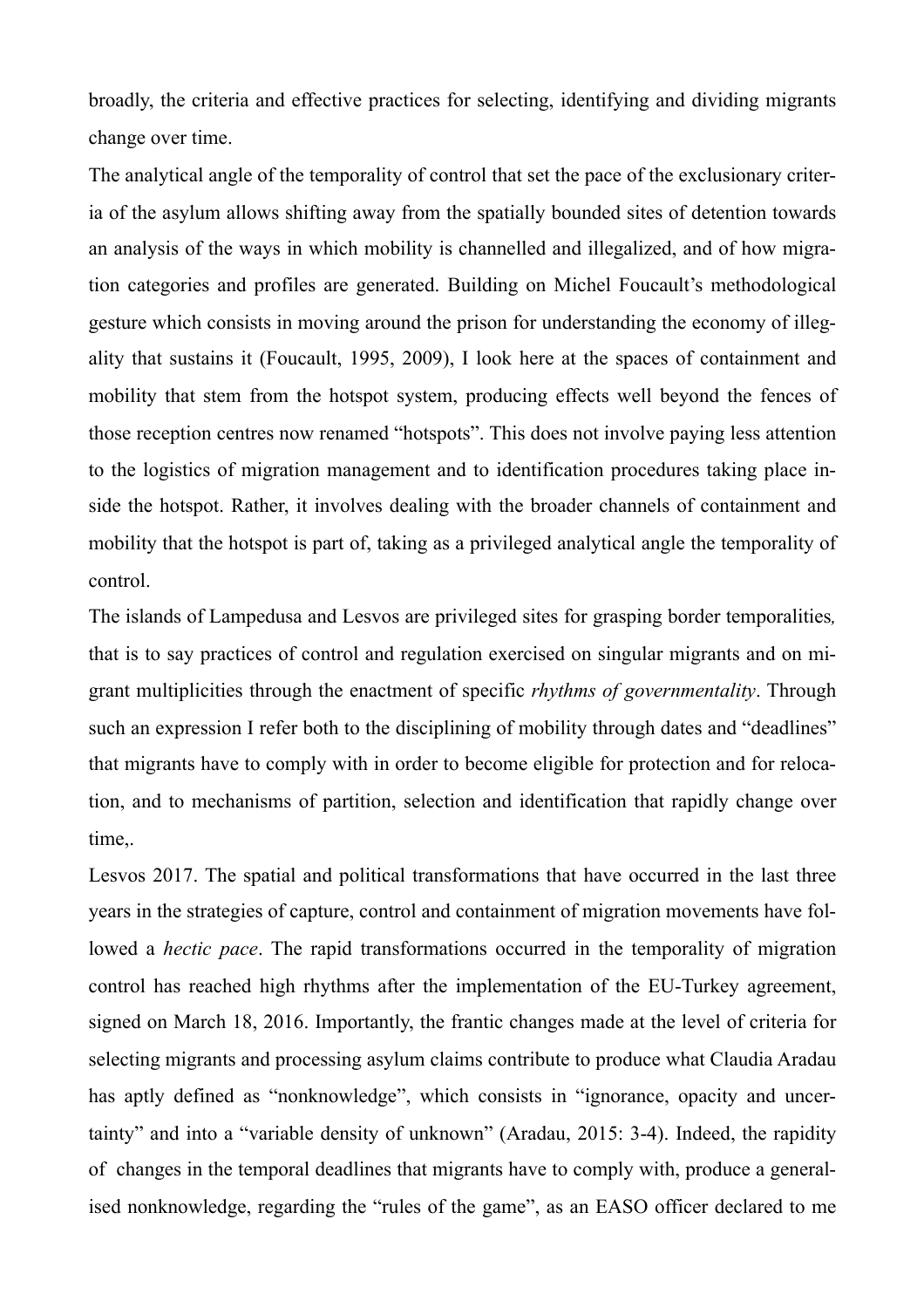in Athens, both among asylum seekers and, at a different degree, among the actors involved in managing migration. Thus, the frenetic alterations of temporal borders is part of a mode of government through confusion and uncertainty that in itself produces effects of temporal suspension and spatial confinement on migrants.

<span id="page-12-1"></span>Due to the clause contained in the EU-Turkey agreement that considers Turkey a "safe third country"<sup>[8](#page-12-0)</sup>, migrants who arrived on the Greek islands after March 18 2016 are processed under the Fast-Track Procedure: few days after they land on Greek islands, the European Agency EASO (European Asylum Support Office) interview the migrants assessing whether or not Turkey is a safe country for them. This constitutes a sort of pre-step that determines migrants admissibility to the asylum procedure: those migrants who are considered not to be in danger Turkey are preventively denied of the possibility to claim asylum and become deportable. Which temporal borders have been established in Greece ? Can we speak of an accelerated temporality of the asylum procedure ? The Greek asylum system is predicated upon a split temporality of control formed by different speeds: on the one hand, denials of the refugee status and preventive exclusions from the asylum channels have hastened, together with the process of asylum applications laid by those Syrian nationals who had passed the admissibility step; on the other, as I realised during my participant observation on the island of Lesvos, interviewing both migrants and NGOs personnel, migrants who had been firstly denied of the international protection remain stranded in the hotspots for months waiting for the result of the appeal against the first instance decision.

As an officer of the Greek Asylum Service explained to me in an interview that I conducted in Athens in April 2017, "Syrians who are declared admissible to claim asylum in Greece are transferred to the mainland and their application is processed in one day; while the others remain on the islands where their asylum claim is processed or where they wait to be deported". As I also have the possibility to observe during my fieldwork in Lesvos and in Chios, only Syrians and "vulnerable subjects" are lifted of the geographical restrictions imposed on all migrants who had arrived on the Greek island after March 18, 2016, that establish that they cannot be transferred to the mainland before getting the refugee status. Hence, temporal borders and spatial restrictions are strictly entangled with numeric thresholds: mi-

<span id="page-12-0"></span>[<sup>8</sup>](#page-12-1)[http://europa.eu/rapid/press-release\\_MEMO-16-1664\\_it.htm](http://europa.eu/rapid/press-release_MEMO-16-1664_it.htm)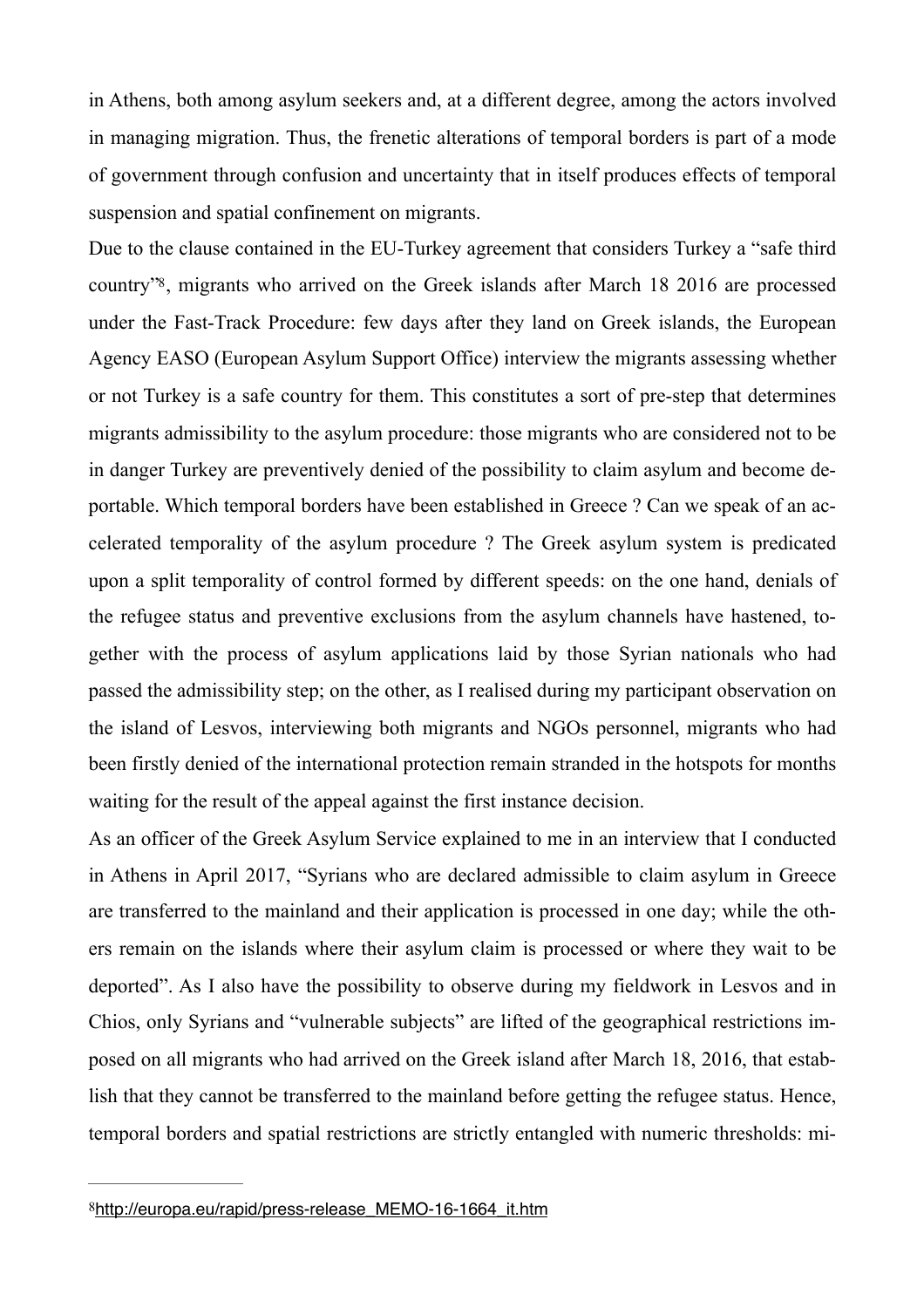grant nationals whose rate of success in getting the asylum is less than 25% bypass the admissibility step - since the introduction of admissibility procedure was in fact made for restricting access to those migrants who have high chances to get the asylum. However, it would be misleading to stick to the official documents on the fast-track procedure on the Greek islands, in which well-defined temporal borders are established: the asylum procedure should be conducted in principle in no more than two weeks,: the time given to the applicant to prepare himself for the interview is of one day: the person has eventually five days only to appeal against the denial of the international protection and then a final de-cision should be taken by Greek authorities in three days<sup>[9](#page-13-0)</sup>.

<span id="page-13-2"></span>In reality, the prolonged presence of migrants in Lesvos tells us another story. I got the authorisation to enter the hotspot of Lesvos, Moria, via the NGO Mercy Corps, that is in charge of providing cash assistance to asylum seekers inside the camp. "I have been here for fourteen months, still waiting for the result of the appeal I made against the negative first instance decision on my asylum application": R., a 28 years old guy from Mali just renewed his asylum card for the tenth time. In fact, normally asylum cards validity in the Greek hotspots is of one month, despite on average migrants remain inside the hotspot for one year. Therefore, the short-term expiration date marked on asylum cards conflicts with migrants' protracted forced permanence inside the hotspot. Similarly, on the island of Chios while migrants' admissibility to the asylum procedure is quickly examined - and thus many are preventively excluded from the asylum system -, at the time when I was conducting research there in July 2016 and in April 2017 there were however about 700 migrants who were wait-ing for about one year in the refugee camp of Souda<sup>[10](#page-13-1)</sup>. Temporal borders have been also introduced for the first time by the International Organisation for Migrations (IOM) as a condition for migrants to apply for "voluntary returns" to their country of origin from the Greek islands. Migrants are allowed to apply only if they do that in five days after they receive the denial of the international protection and exclusively if they renounce to appeal against the

<span id="page-13-3"></span><span id="page-13-0"></span>[<sup>9</sup>](#page-13-2) [http://www.asylumineurope.org/reports/country/greece/asylum-procedure/procedures/fast-track](http://www.asylumineurope.org/reports/country/greece/asylum-procedure/procedures/fast-track-border-procedure-eastern-aegean)[border-procedure-eastern-aegean](http://www.asylumineurope.org/reports/country/greece/asylum-procedure/procedures/fast-track-border-procedure-eastern-aegean)

<span id="page-13-1"></span>[<sup>10</sup>](#page-13-3) Souda refugee camp was shut down in September 2017, while I was finalising this article.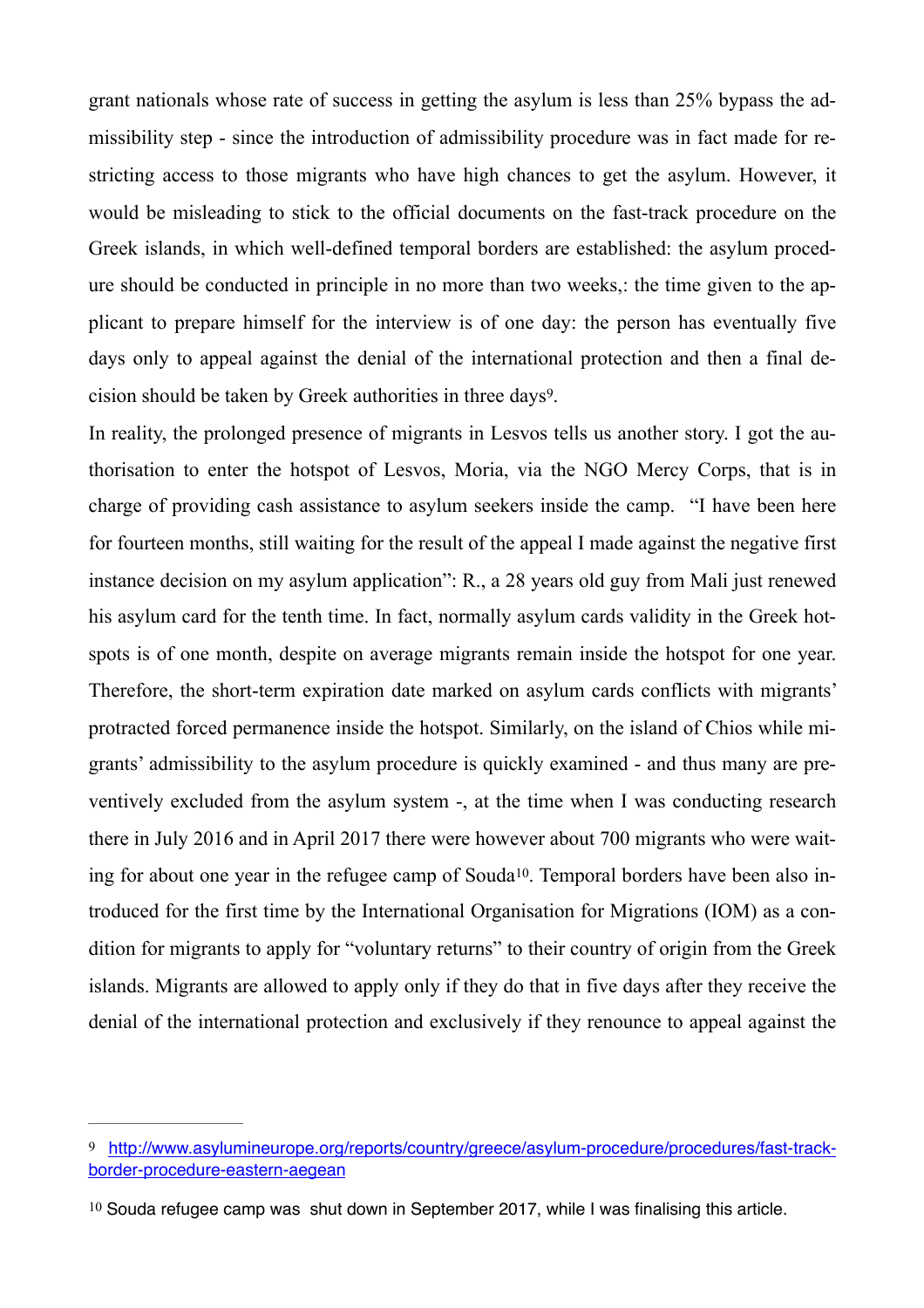<span id="page-14-2"></span>negative decision<sup>[11](#page-14-0)</sup>. Therefore, temporal borders can have dissuasive effects and lead to counter-routes.

Yet, on this point two considerations should be made. First, the accelerated temporality concerns the partition between migrants who are allowed to claim asylum and those who are preventively excluded, under the clause of admissibility. Second, as I briefly mentioned above, the temporality of control is not characterised by linearity nor by homogeneity: the uneven temporality of control reinforces racialized hierarchies of migration and to make it harder for the migrants to navigate the asylum system. The change that took place in the Greek asylum politics with the signature of the EU-Turkey Deal did not concern the speed of the politics of control but its modulations and subsequent impact on migrants. In fact, until the end of 2015, rescued migrants were taken to the hotspot of Moria to register; the registration was the necessary condition for getting the authorisation and a ferry ticket to leave Lesvos and go to the Greek mainland on the route to Macedonia and the Balkans, with a temporary permit of one month (all nationalities) or six months (Syrians only) to circulate in Greece<sup>[12](#page-14-1)</sup>.

<span id="page-14-3"></span>The temporality of control in Italy has been subject to a less frantic alteration than in Greece. The logistics of the hotspot in Italy has been structured around a relatively centralised mechanism for channelling migrants and transferring them from their initial points of arrival in southern Italy to hosting centres across the country. In Italy, the longstanding history of migrants coming by sea on the one hand, and the marginal role of EU agencies in managing migration upon landing on the other, makes alterations in the temporality of control by far less frequent and visible than in Greece.

Nevertheless, even in Italy the *pace of migration controls* is formed by criteria of selection that is not constant over time, following desultory changes in government practices and that has become more glaring with the implementation of the hotspot. On the island of Lampedusa the rapid decisions taken on migrants' asylum claims gave rise to a huge increase in the number of illegalized migrants on the Italian territory. Soon after Lampedusa, even the detention centre in Trapani became a hotspot in December, followed by Pozzallo in

<span id="page-14-0"></span> $11$  Interview with IOM in Athens, April 21, 2017.

<span id="page-14-1"></span>[<sup>12</sup>](#page-14-3) Interview with Doctors without Borders, Lesvos, 8 April 2016.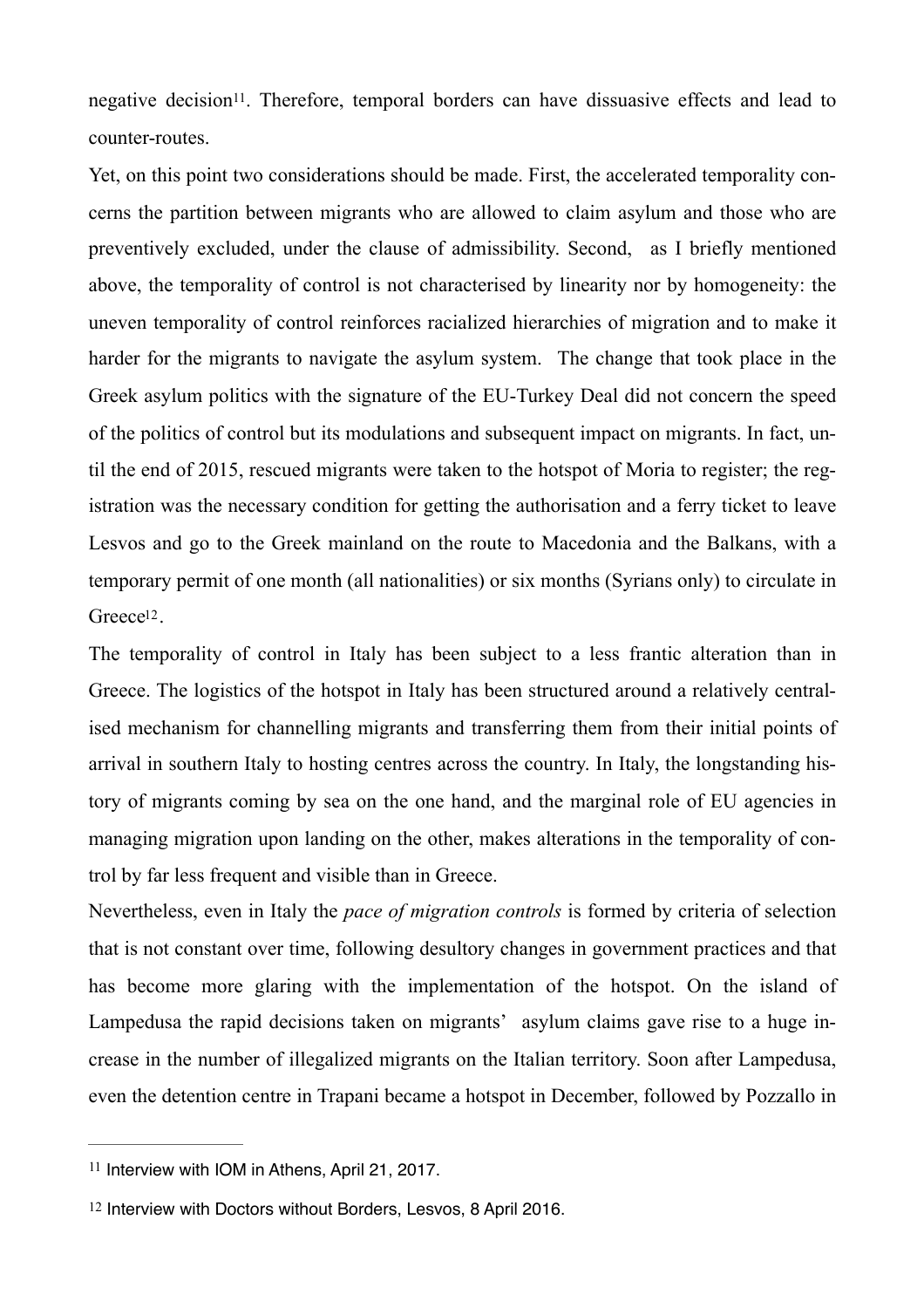January, 2016 and Taranto in March. For approximately four months, (November, 2015 to March, 2016) migrants who landed in Lampedusa were subjected to a mechanism of preventive illegalization and systematically prevented from claiming asylum. Migrants in Lampedusa use to be taken from the harbour to the hotspot upon disembarkation, where they are quickly identified within hours by the Italian Police, while Frontex and EASO officers control the Italian authorities, confirming that migrants are fingerprinted and their data transferred to the EURODAC database, as it was explained to me by the cooperative Msericordia which runs the hotspot in Lampedusa.

<span id="page-15-1"></span>The ho[t](#page-15-0)spot<sup>[13](#page-15-0)</sup> procedures rapidly identify migrants who are eligible for relocation (Syrians, Eritreans, Iraqis), and approve their asylum applications. The majority of migrant nationals from West African countries - among which Nigerians and Gambians, who in early 2016 were the first two nationalities of migrants arriving in Italy - and all migrants from "North Africa" have been illegalized "on the spot" (Garelli, Tazzioli, 2016a), as a group of about eight Nigerian migrants confirmed to me in the premises of the hotspot. The non-juridical label of "economic migrant" is now used to deny them access to the asylum procedure. These preventively illegalized migrants are given a decree of expulsion that obliges them to leave Italy in seven days. Yet, most of them remain in Italy as illegalized migrants, except those migrants nationals from Nigeria, Egypt and Tunisia that can be rapidly deported due to the repatriation agreements between Italy and these countries. Temporal borders were introduced to reduce the possibilities for migrants to appeal against their preventive illegalization: fifteen days is the time-limit to make an appeal and try to enter legal asylum channels. In this regard, it is important to highlight that Italy has been put under pressure by the EU concerning the obligation to fingerprint migrants. In this way, preventive exclusion from asylum channels can be seen as an Italian strategy to avoid having to pay the cost of humanitarian assistance. In short, in a time of economic crisis, the cost of the asylum system has been reduced to a minimum, preventing most migrants from receiving humanitarian support and reducing them to the position irregular migrants in Italian territory. Therefore, the accelerated temporality of control contributes to narrow down the space of protection as much as

<span id="page-15-0"></span><sup>&</sup>lt;sup>[13](#page-15-1)</sup> Since the hotspot is a restricted access reception centre, this could be reconstructed only from the direct testimonies of the migrants who have left and been transferred to Sicily, or those who were able to leave the hotspot of Lampedusa during the day.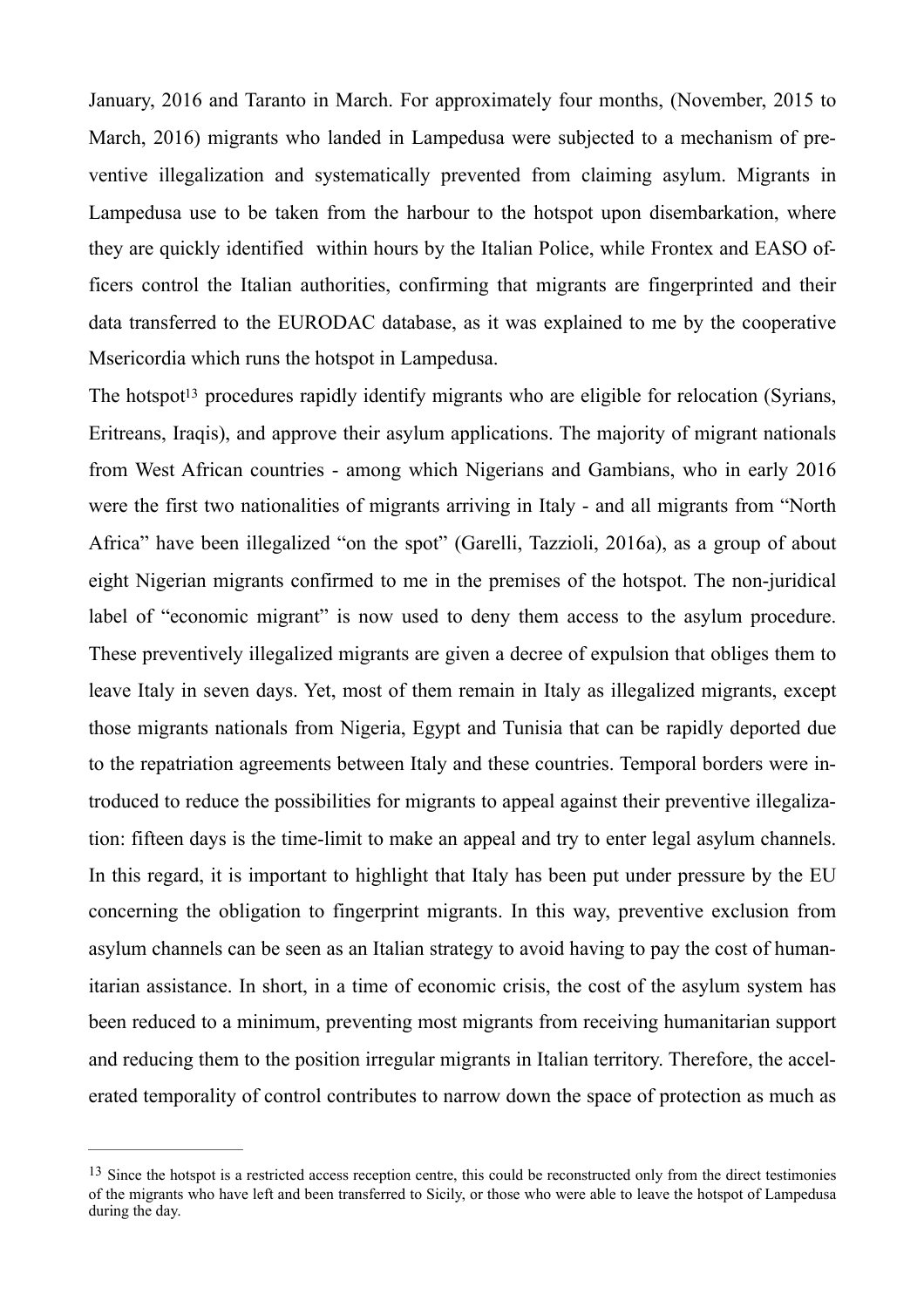possible and to *temporally anticipate the threshold of deportability*. That is to say, instead of granting rights to asylum seekers, Italian authorities have illegalized many migrants on the spot, transforming them into irregular and thus potentially deportable subjects.

# *When spatial containment does not hold. Temporal borders' cut.*

Which specific form of control is at play in the hotspots? The strategy of control deployed in the hotspot does not exercise a constant hold over migrant conducts. What matters is the speed of identification procedures and of the partitions made among migrant multiplicities,. Related to this, the accelerated temporality of control actually concerns the first stage of migration management upon disembarkation. On this point, it is worth recalling the argument by Dimitris Papadopolous, Niamh Stephenson and Vassilis Tisanos in the book *Escape Routes* on the notion of the "decelerated circulation of mobility", contending that "camps appear as the spaces which most drastically attempt to regulate the speed of this circulation and to decelerate it" (Papadopoulos, Stephenson, Tsianos, 2008: 198). Such an analysis is helpful in clarifying that the accelerated temporality of migration governmentality concerns the rapid identification and selection procedures upon landing. If we focus on its impact on migrants' lives and their journeys, we see that it functions as a spatial capture practice that ends up in slowing down the speed of some migrants' movements - generating protracted situations of legal limbo or preventively illegalizing asylum seekers -while hastening some others, as it is the case of deportations from Greece to Turkey and channels of expulsions.

<span id="page-16-2"></span>In the *Explanatory note on the "Hotspot" approach*, the European Commission envisages the possibility "to intervene, rapidly and in an integrated manner, in frontline Member States when there is a crisis due to specific and disproportionate migratory pressure at their extern-al borders"<sup>[14](#page-16-0)</sup>. Similarly, in *The European Agenda on Migration* the speed required in the hotspot does not concern the time needed to find a solution and a protected space for people seeking asylum but, rather, the capacity to *"swiftly identify, register and fingerprint incoming migrants*"<sup>*[15](#page-16-1)*</sup>. Thus, more than transit points, the hotspots appear as spatial and temporal

<span id="page-16-3"></span><span id="page-16-0"></span> $^{14}$  $^{14}$  $^{14}$  Explanatory note on the "Hotspot" approach [\(http://www.statewatch.org/news/2015/jul/eu-com-hotspost](http://www.statewatch.org/news/2015/jul/eu-com-hotsposts.pdf)[s.pdf](http://www.statewatch.org/news/2015/jul/eu-com-hotsposts.pdf))

<span id="page-16-1"></span>*European Agenda on Migration, COM(2015) 240 final (*[http://eur-lex.europa.eu/legal-content/EN/TXT/PDF/?](http://eur-lex.europa.eu/legal-content/EN/TXT/PDF/?uri=CELEX:52015DC0240&from=EN) *[15](#page-16-3)* [uri=CELEX:52015DC0240&from=EN](http://eur-lex.europa.eu/legal-content/EN/TXT/PDF/?uri=CELEX:52015DC0240&from=EN)*)*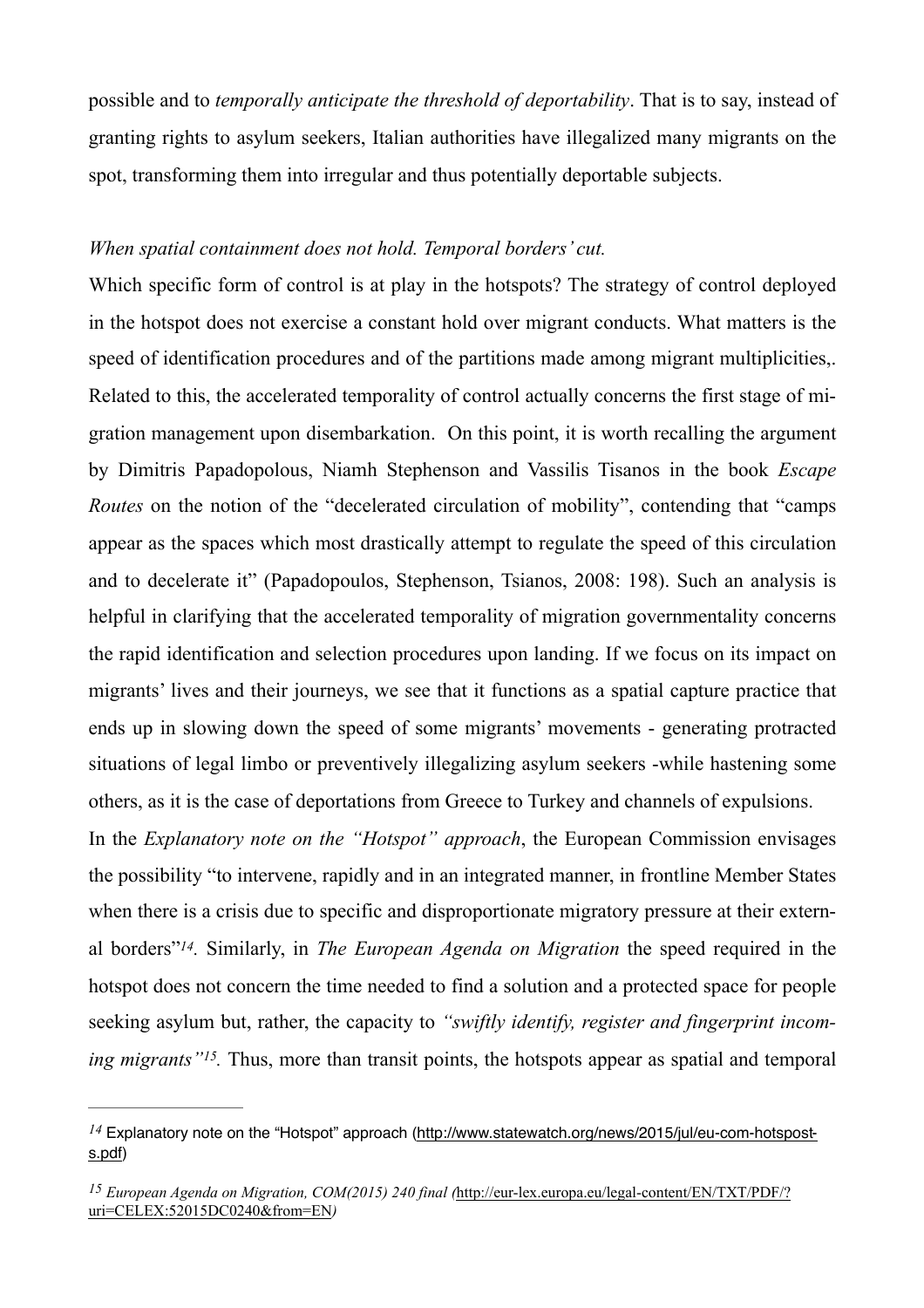"chokepoints", that is as sites of mobility disruption. Mobilising Debora Cowen's work on logistics and readapting it to the hotspot context, I suggest that migration management necessitates spatial and temporal chokepoints to slow down and select migrant movements, the main concern of the authorities being that these crucial sites could be jammed and unsettled in their functioning (Cowen, 2014). To sum up, the *hotspot as a chokepoint* obstructs and decelerates migration movements and simultaneously speeds up identification and selection procedures. Nevertheless, as I illustrated regarding to the Greek context, far from resulting in a generalised acceleration of the logistics of migration governmentality, after the phase of identification and first partition of migrants upon disembarkation or in critical border-zones, many remain spatially blocked or are stuck in a legal limbo, or detained indefinitely.. In a nutshell, the speeding up of controls concerns the digital and legal presence of migrants more than their actual physical presence in space.

When practices of spatial confinement no longer work in a given context, temporal borders produce further restrictions and "vertical" cuts, namely hierarchies of mobility and protection, for instance concerning the conditions to access the asylum system. Temporal borders are always at stake in border-zones. Yet, in a context in which migration movements cannot be managed through forms of spatial control and existing exclusionary categories for selecting migrants, the work of temporal borders becomes more tangible. Thus, the government of migration *through* and *over* time contributes to generate effects of spatial containment and to disrupt and deflect migrants' autonomous geographies. The implementation of temporal borders set by the European and national authorities has had a major role in producing hierarchies of mobility and in resulting into immobility on some migrants, and in forced movement for others: temporal borders produce territorial material limitations.

As illustrated above, nationality certainly represents the main criterion used in both Greece and Italy to establish exclusionary partitions among migrant multiplicities. Yet, nationality is not enough as a parameter for keeping migrants out of asylum channels and of relocation, particularly in Greece. While the date of the signature of the EU-Turkey agreement produced a split temporality, formed by a "before" and an "after", migrants' eligibility for the relocation and for the pre-registration procedures<sup>[16](#page-17-0)</sup> has been subject to temporal borders

<span id="page-17-1"></span><span id="page-17-0"></span><sup>&</sup>lt;sup>16</sup> On the pre-registration procedure for asylum seekers in Greece, see [https://www.easo.europa.eu/news-events/joint](https://www.easo.europa.eu/news-events/joint-press-release-pre-registration-asylum-seekers-greek-mainland-starting-today) [press-release-pre-registration-asylum-seekers-greek-mainland-starting-today](https://www.easo.europa.eu/news-events/joint-press-release-pre-registration-asylum-seekers-greek-mainland-starting-today)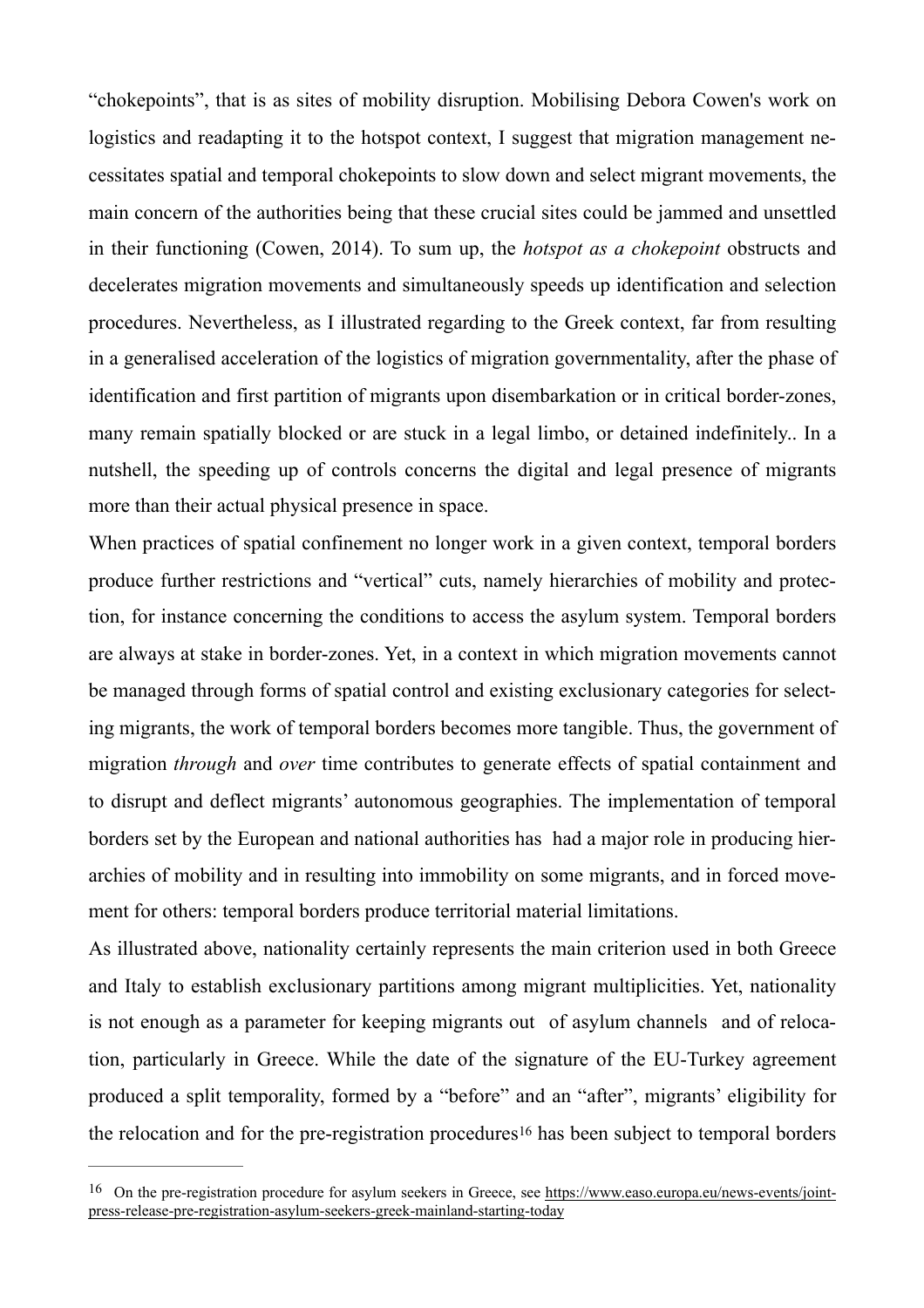enacted as time intervals into which migrants fit. The government of asylum seekers who have entered Greece between 2015 and 2017 pivots around a dense calendar of dates that establishes, on the basis of the migrant's day of arrival and on other related events, who i*s not allowed t*o access the relocation procedure. The Relocation Scheme is in place only for those who entered Greece before March 20, 2016; Iraqis who have been registered after July 1 are excluded from the relocation; the pre-registration procedure is applicable only for those who arrived between January 1, 2015 and March 20, 2016. These are some of the time intervals that migrants must be lucky to match in order to be potentially successful candidates and to remain in Europe without being illegalized. When strategies of spatial containment are not sufficient in limiting mobility and narrowing access to protection, states introduce temporal borders that *vertically cut across* the sites where migrants are identified and registered, producing a further hierarchisation of "legitimate" mobilities. In the Greek context, temporal borders have contributed to officially fix migrants to a certain space and to simultaneously declare those labelled as deportable or inadmissible to the asylum procedure. In the Course at the College de France, *The Punitive Society* (1972-1973), Michel Foucault compellingly describes the way in which unruly conducts had been fixed to apparatuses of production in the eighteenth and nineteenth century. These mechanisms of spatial fixation were not only used to improve capitalist production but also to discipline "illegalisms of dissipation" (Foucault, 2013: 201) among which mobility itself is included. These considerations certainly cannot be transposed to the contemporary government of migration; however, Foucault's analysis provides a compelling insight for grasping how governments generate forms of spatial fix and containment over and through time. Spatial fixation enables governments to take control of migration movements and routes, hampering migrants' autonomous mobility.

### *Forced inverse routes and migrants' jamming the temporality of control:*

In order to understand the uneven temporality of control in all its nuances, we have to disjoin our "sight of migration" (Tazzioli, Walters, 2016) from the directionality of migration movements as represented on maps. That it to say, we should not stick to the visibility of migration that is generated by state cartographies or by Frontex maps. Indeed, the epistemology of migration maps conveys a directionality of movement. The vectorial character of maps ultimately recalls Michel De Certeau's definition of space to us, as a "practiced place"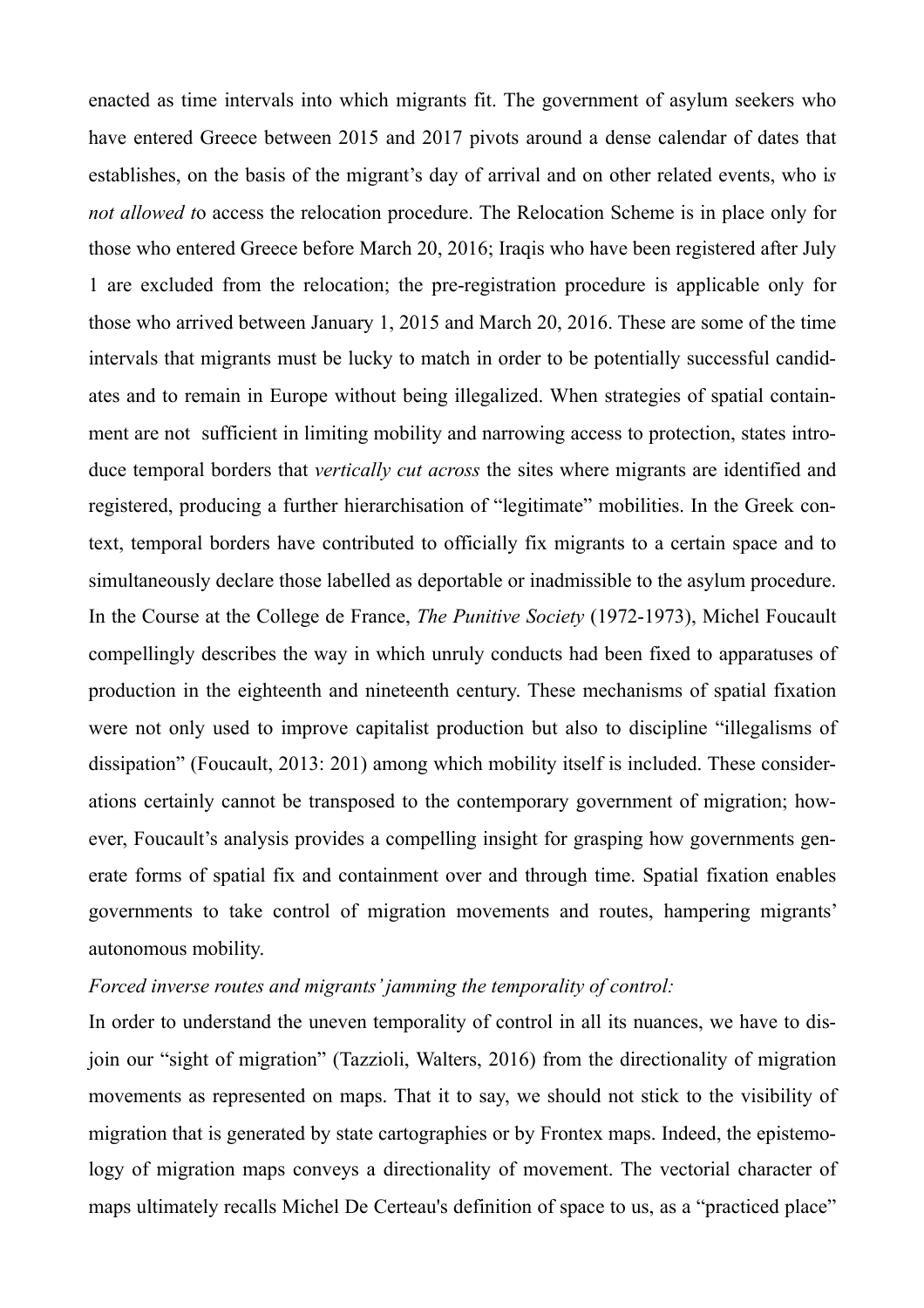that exists only to the extent that "one takes into consideration vectors of direction, velocities, and time variables. Thus, space is composed of intersections of mobile elements" (De Certeau, 1988: 117). Maps crafted by states and non-state actors depict migration according to a South-North orientation: they visualise migration according to the virtual direction of migration controls and of monitored channeled of mobility (Walters, 2017). Indeed, the maps' visualisation of South-North migration movements does not take into account migrants' forced returns nor migrants' intra-European movements. This brief excursus on the cartographic representation of migration enables showing the connections between temporality of control and spaces of containment, as well as between temporality and visibility. Relatedly, this involves not to narrow our account of the Hotspot System to the moments and spaces of migrant detention, moving instead to consider what happen to them "after" being identified and selected inside the hotspots. In other words, an in-depth analysis of temporal borders entails refusing to stick to the punctual moment of identification and control which take place upon migrants' arrival.

The government of migration through temporal borders is related to strategies of spatial containment. These strategies take place not only by blocking people while they try to move Northward but also by *moving migrants back* and by forcing *migrants to move around.* Migrants are apprehended and transferred or returned while they are trying to find a way to cross or while they temporarily stay in informal camps or in the cities. The impact on migrant geographies consists in a disruption of trajectories and in a protracted state of convoluted mobility. In the face of migrants trying to reach Northern Europe, states have reacted by dividing and scattering migrant multiplicities, and by transferring migrants from critical border zones. The goal of taking them in the opposite direction to their move was twofold: producing an effect of deterrence and making their journeys longer. Thus, states adopted a moving back strategy. Such a move back and the consequent retry tactic on the part of the migrants comes to multiply erratic geographies. Migrants are kept on the move according to a desultory temporality of mobility which generates diversions in their routes as well as temporary blockages.

 The proposal released by the European Commission in 2016, entitled "Completing the reform of the Common European Asylum System" set up new directions for preventing and tackling unmapped migrants' geographies. The document seals a strategy aimed at fixing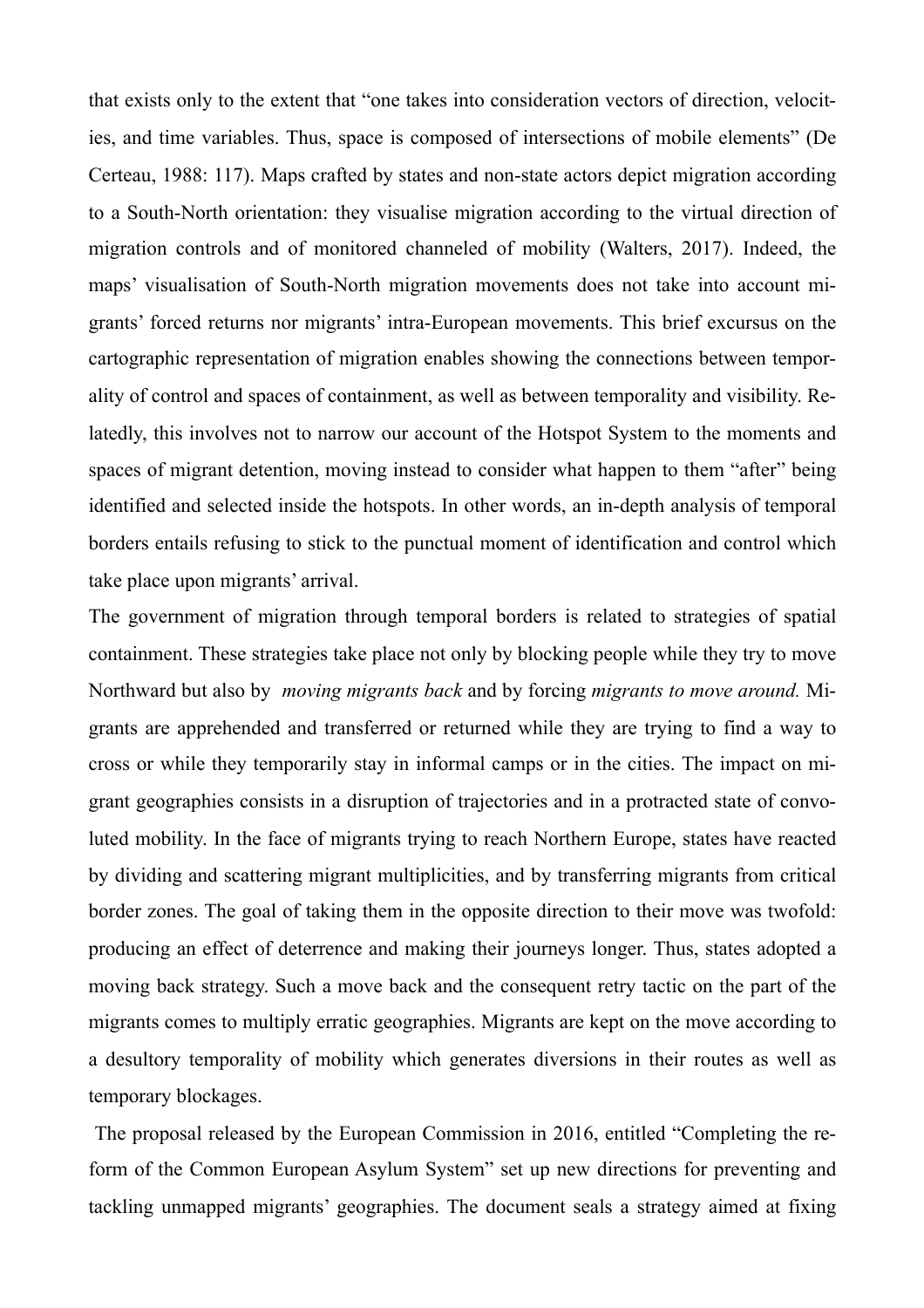<span id="page-20-2"></span>migrants in given places, preventing and criminalising mobility across Europe. The real target is not mobility per se but asylum seekers' unruly movements: the humanitarian protection is subjected to a spatially-bounded condition. "In cases where an asylum seeker is not complying with the obligation to reside in a specific place and where there is a risk of ab-sconding, Member States can make use of detention"<sup>[17](#page-20-0)</sup>. Being an *absconder* to the systems of traceability means not being mappable and not remaining fixed in the allocated place. It is noteworthy that the EU is trying to deter and tackle intra-European migration movements through a *temporal and spatial move back strategy*. The measure of spatial fixation will be in place anytime that migrants are apprehended in the "wrong" member states: "Member States would have an obligation to send asylum seekers who have absconded back to the responsible Member State, where they would be subjected to an accelerated examination procedure"<sup>[18](#page-20-1)</sup>.

<span id="page-20-3"></span> Thus, an investigation on the temporality of control necessitates coming to grips with migrants' intra-European movements. Secondly, an analysis of temporality as a mechanism for managing migration also entails considering the *temporality of visibility* and questioning the *visibility of migration* produced by governmental actors. Temporality of visibility refers to the desultory and delimited visibilization of spaces of migration control that complicates an understanding of what happens to migrants after they are rescued and identified, or after that they leave hosting centers or receive a deportation notification. In order to fully explore the temporality of control at stake in migration governmentality and the spaces of containment that are enforced, we have to follow more invisible channels of control.

The hotspots have become part of a broader infrastructure of migrant forced transfers and *forced inverse routes*: hotspots are used not only to identify and sort migrants at their first entry-points in Europe, but also as sites of temporary containment. A case in point is represented by the weekly internal forced transfers of migrants made by the Italian police from the cities of Ventimiglia, located at the Italian-French border, and from the city of Como, at the Swiss-Italian border, towards the hotspot of Taranto, 1200 kilometres Southern. Italy's plan

<span id="page-20-0"></span><sup>&</sup>lt;sup>[17](#page-20-2)</sup> Completing the reform of the Common European Asylum System: towards an efficient, fair and hu*mane asylum policy*, http://europa.eu/rapid/press-release\_IP-16-2433\_en.htm)

<span id="page-20-1"></span><sup>&</sup>lt;sup>[18](#page-20-3)</sup> "Towards a reform of the common European Asylum System and enacting legal avenues to Europe", COM (2016) 197, final.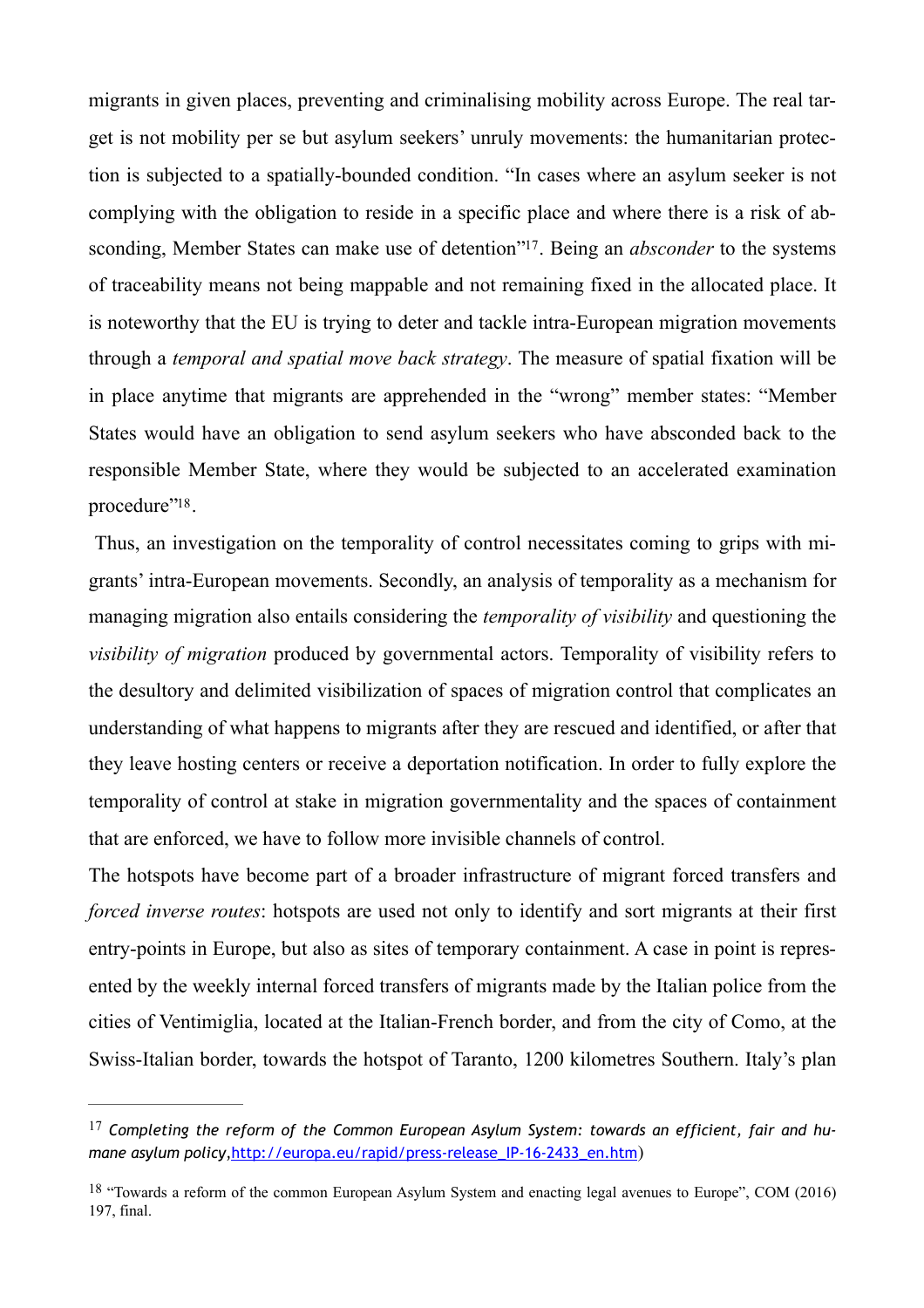<span id="page-21-1"></span>of "lightening"<sup>[19](#page-21-0)</sup> critical border-sites such as Como and Ventimiglia reveal that following swift identification procedures in which biometric traces and partitioning mechanisms matter most, the physical presence of migrants becomes a "problem".

The focus on the temporality of control should not lead us to depict an image of an overwhelming machine of governmentality in which any drift in the mechanisms of control is seen as a mere failure of the system. Measures for disciplining and filtering migration are reactive cartographies of control deployed for containing unruly mobility, in some cases on a merely responsive basis while in others through a preventive logic that tries to foresee future migration scenarios and acts accordingly. From such a perspective, the temporality of control is also a way to preventively disrupt the temporalities of migration. These latter are not completely autonomous, insofar as they are to a large extent the outcome of the limits and conditions imposed by migration policies (McNevin, 2011). Yet, the ways in which migrants move partly take place out of the established channels of relocation, control and transfer set by states. More precisely, migrants have repeatedly jammed the ordinary functioning of the hotspots and of their desultory temporality.

The Italian context sheds light on the obstructed and slow pace of the institutional channels of asylum. In fact, while according to Italian directives, migrants should stay in a hotspot for no more than 72 hours, as I had the opportunity to observe during my fieldwork and interviewing local NGOs, people remain in the hotspots of Lampedusa and Pozzallo for two weeks on average, and some for up to four months. In some cases this delay is the result of collective or individual forms of refusal with vengeance on the part of migrants, who oppose to the obligation to be identified and fingerprinted. December 17, 2015, 6-7 January 2016, 8-16 May 2016: these are the most salient temporal landmarks of collective migrant refusals that took place in the hotspot of Lampedusa in the form of public protests and sitins, without mentioning the individual and silent resistance that is not captured by the spotlights of the media and that have remained fundamentally unknown and invisible. While I was conducting the fieldwork in Lampedusa, on December 17, 2015, about 230 migrants from Sudan and Eritrea went out of the hotspot and gathered in front of the main church of Lampedusa, and proceeded to march in the streets of the village with banners chanting, "No

<span id="page-21-0"></span><sup>&</sup>lt;sup>[19](#page-21-1)</sup> That is to sav, the Italian Home Office has planned not to leave too many migrants waiting in critical border-sites like Ventimiglia.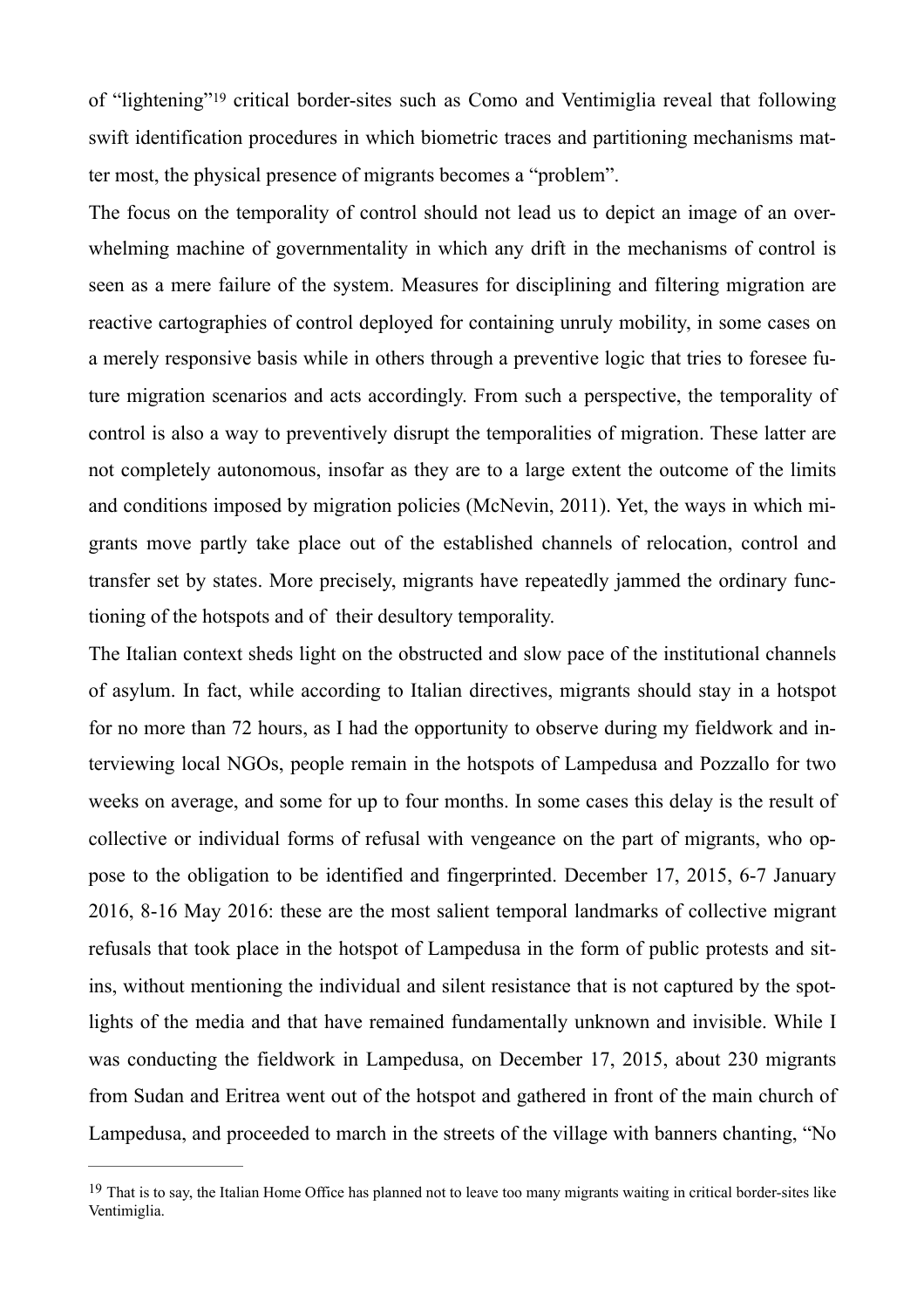<span id="page-22-2"></span>fingerprints. We want freedom. We want to move out from the camp<sup> $20$ </sup>. These collective refusals jammed the hotspot logistics for some time, although at the expense of the migrants themselves, since the police detained them indefinitely in Lampedusa due to their refusal to be fingerprinted. Moreover, the migrants were eventually fingerprinted by force after four months of detention, and after being transferred to the mainland, were left to their own devices by the police in both rural and urban areas of Sicily. Even if some did succeed in escaping, their spatial containment was potentially produced through the biometric traces they were forced to leave in Ital[y21](#page-22-1).

<span id="page-22-3"></span>Nevertheless, I do not want to suggest a direct contrast between the temporality of control and the temporality of migration. Struggles over the temporality of control can take different forms; the eventual accelerations, decelerations and moments of suspension and blockage depend on the specific power relations that are at play in a certain space. Speed and desultory temporality are not on the side of the migrants nor on the side of techniques of control, and the same can be said for interruptions and decelerations. For instance, the temporal borders established in Greece have also worked as *slowing down devices* to gain control over migrants' rapid transits. Yet, this struggle between migrants' speed and bordering mechanisms which restrict the access to asylum and simultaneously decelerate and obstruct migrant movements, cannot be taken as a blueprint of the clashes around mechanisms of control over and through time. Indeed, the strategies that have been put into place to slow down and control migrants in transit are significant with regards to a very specific moment that coincided with the "long summer of migration" (Kasparek, 2016), that is to say summer and autumn 2015. As illustrated above, the signature in March, 2016 of the EU-Turkey Deal triggered important changes in migrants' strategies and, simultaneously, in the struggles over the temporality of control. Confronted with accelerated channels of deportation, most of the migrants detained in the hotspots opted for claiming asylum. After March 20, within a few days migrants claimed for asylum en masse, clogging up the logistics of deportation, and using the spatial control usually exercised over asylum seekers as a form of guarantee against forced removal, becoming non-deportable as a result. As an Afghan migrant suc-

<span id="page-22-0"></span><sup>&</sup>lt;sup>20</sup> When the protest took place I was on the island conducting fieldwork. [http://www.reuters.com/article/us-europe-mi](http://www.reuters.com/article/us-europe-migrants-lampedusa-fingerprint-idUSKBN0U02H720151217)[grants-lampedusa-fingerprint-idUSKBN0U02H720151217](http://www.reuters.com/article/us-europe-migrants-lampedusa-fingerprint-idUSKBN0U02H720151217).

<span id="page-22-1"></span>[<sup>21</sup>](#page-22-3)[http://ec.europa.eu/dgs/home-affairs/what-we-do/policies/asylum/examination-of-applicants/index\\_en.htm](http://ec.europa.eu/dgs/home-affairs/what-we-do/policies/asylum/examination-of-applicants/index_en.htm)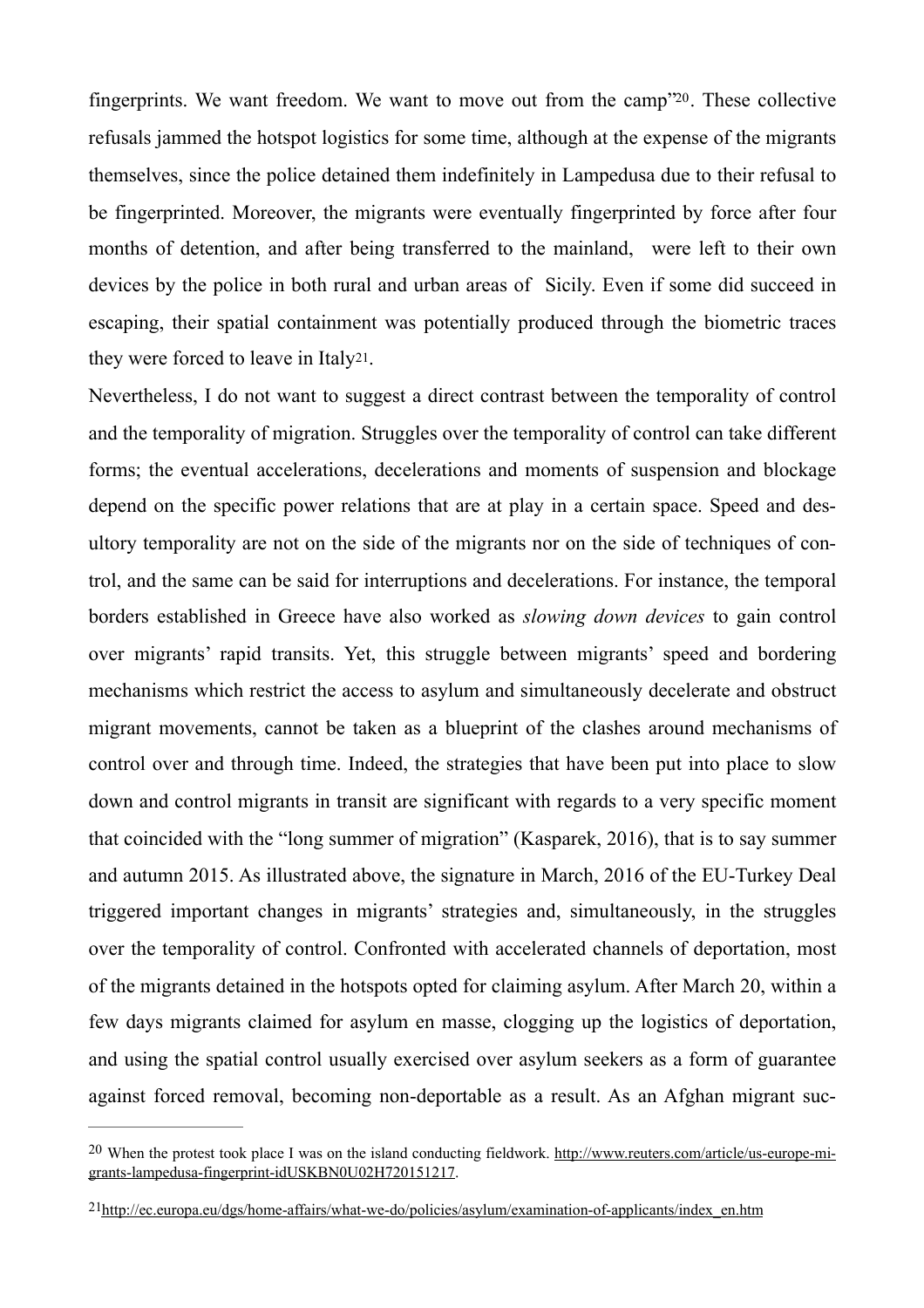cinctly told me in the premises of the hotspot of Moria in April 2016, "we do not have other choice than trying the asylum path. Either we will be deported or we will make to Europe through the channels of the asylum". Hence, the asylum system, inherently predicated upon strategies for capturing and controlling mobility, has been appropriated and used by migrants as a (temporary) guarantee of non-deportation: the implications of the EU-Turkey agreement led them to "hijack" the asylum system and its exclusionary boundaries.

# *Conclusion:*

Political geography scholarship has extensively discussed the transformations of borders, highlighting the disjunctions between geopolitical frontiers and the borders of migration control, studying also the heterogenous bordering mechanisms that are in place to regulate, select and disrupt migration movements. This analysis of the temporality of control of EU migration governmentality is grounded in this debate, as it has accounted for the recent changes occurred in refugee governmentality in Europe at the level of border controls. Nevertheless, while this literature mainly focuses on the "emerging spatialities of mobility control" (Burridge et al. 2017: 5), this article has brought attention to the emerging political technologies for governing migration over and through time. Yet, these latter are not taken at all in opposition to or in the place of an analysis centred on spatial transformations: rather, temporal strategies of control are tackled here as part of heterogenous bordering mechanisms and of their ongoing reshaping in the face of migrants' presence. Such an analytical angle enables highlighting the effects of subjectivation produced by border enforcement practices: in fact, the precarisation of migrant lives appears as an outcome of the uneven temporality of control that consists of protracted condition of wait and sudden accelerations.

Temporal borders have been mobilised by states as a strategy for regaining control over unruly migrant movements,. As I have shown throughout the article, the temporality of control represents a fundamental analytical angle for grasping the ways in which the authorities seek to limit "unruly mobility" (Tazzioli, 2016). "Technologies of temporal management" (Mezzadra, Neilson, 2013: 133) are more visible in contexts in which they supplement mechanisms of spatial containment and the establishment of exclusionary legal partitions by restricting further the access to the asylum process and also by multiplying migrant categories and degrees of semi-legality and illegality. The current Southern European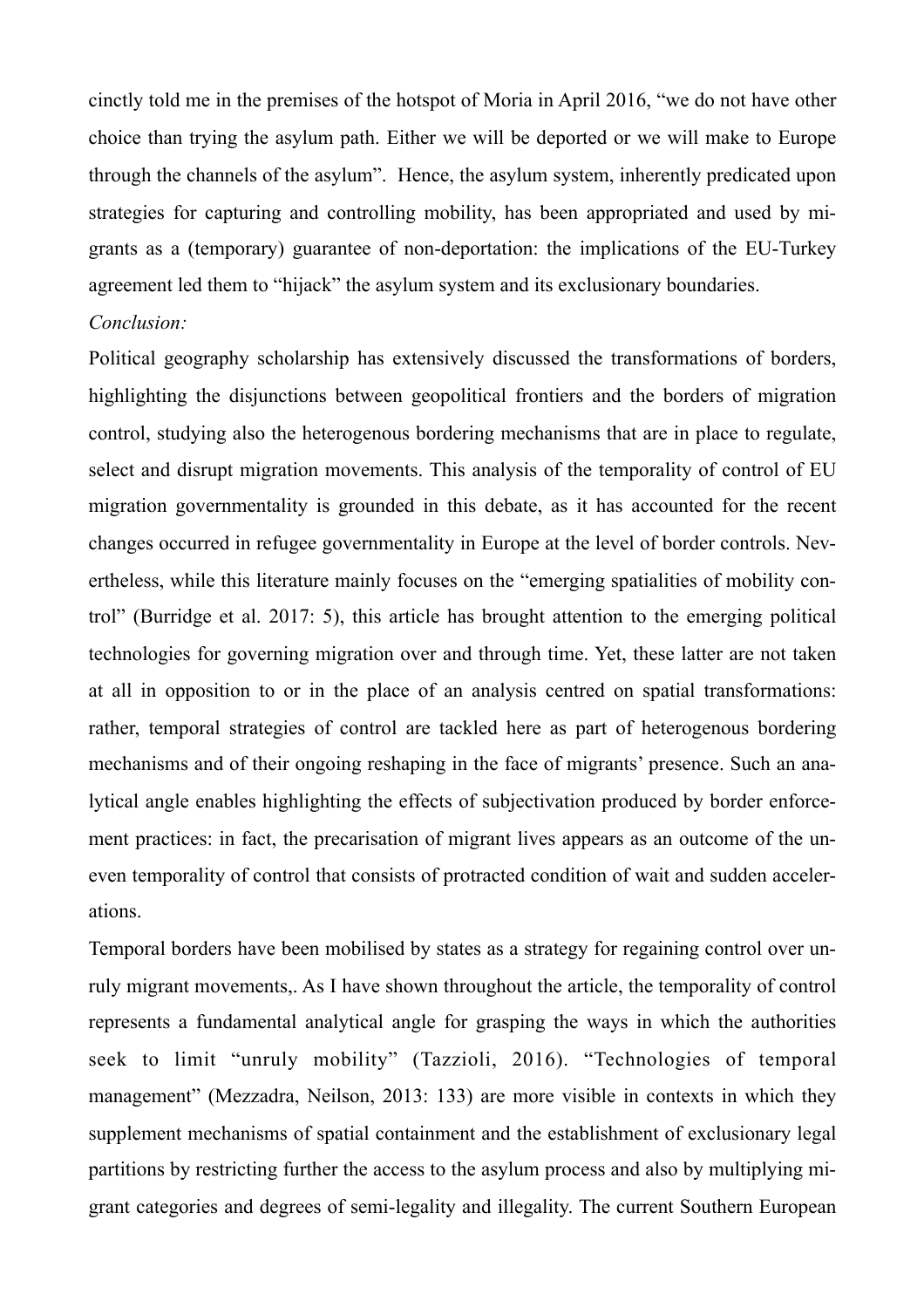context in the aftermath of the implementation of the Hotspot System is particularly relevant for better grasping the functioning and the transformations underway of the temporality of migration control. In fact, the role played by temporal borders becomes particularly glaring by looking at the Hotspot System, as hotspots have been devised for speeding up identification procedures. Simultaneously, a study of the Hotspot System makes possible bringing to the fore new features and arrangements of temporal borders, which mainly concern the politics of asylum - e.g. the frantic multiplication of deadlines that migrants have to comply with in order to claim asylum, and the preventive illegalisation on the spot of potential asylum seekers. More precisely, an insight into the present Greek and Italian migration context shows that the enforcement of temporal borders corresponds to the frantic attempt by member states to regain control over unruly mobility, by speeding up identification procedures, fixing temporal deadlines and slowing down migration movements.

"Spaces of governmentality" (Tazzioli, 2015) are characterised by the mutual entanglement between temporal borders and forms of spatial containment that change over time in response to migration movements that exceed and trouble exclusionary categories and bordering techniques. Temporal borders not only strengthen exclusionary mechanisms and an implementation of new ones: restricting the possibility to access the channels of the asylum, they also contribute to the multiplication of migration profiles and of degrees of semi-legality and irregularity and hierarchies of subjects deserving protection. "We need to pass": the slogan repeatedly chanted by migrants blocked at the Italian-French border tells us about the impatience of migrants in moving on, confronted with bordering tactics that slow down their journeys and try to impose the pace of control on the temporalities of migration.

#### **List of references:**

Andersson, R. (2014). Time and the migrant other: European border controls and the temporal economics of illegality. *American Anthropologist*, *116*(4), 795-809.

Aradau, C. (2015) 'Become a permanent migrant to the UK!'. Radical Philosophy, 2-5.

Balibar, E.. (2002) Politics and the other scene. London: Verso.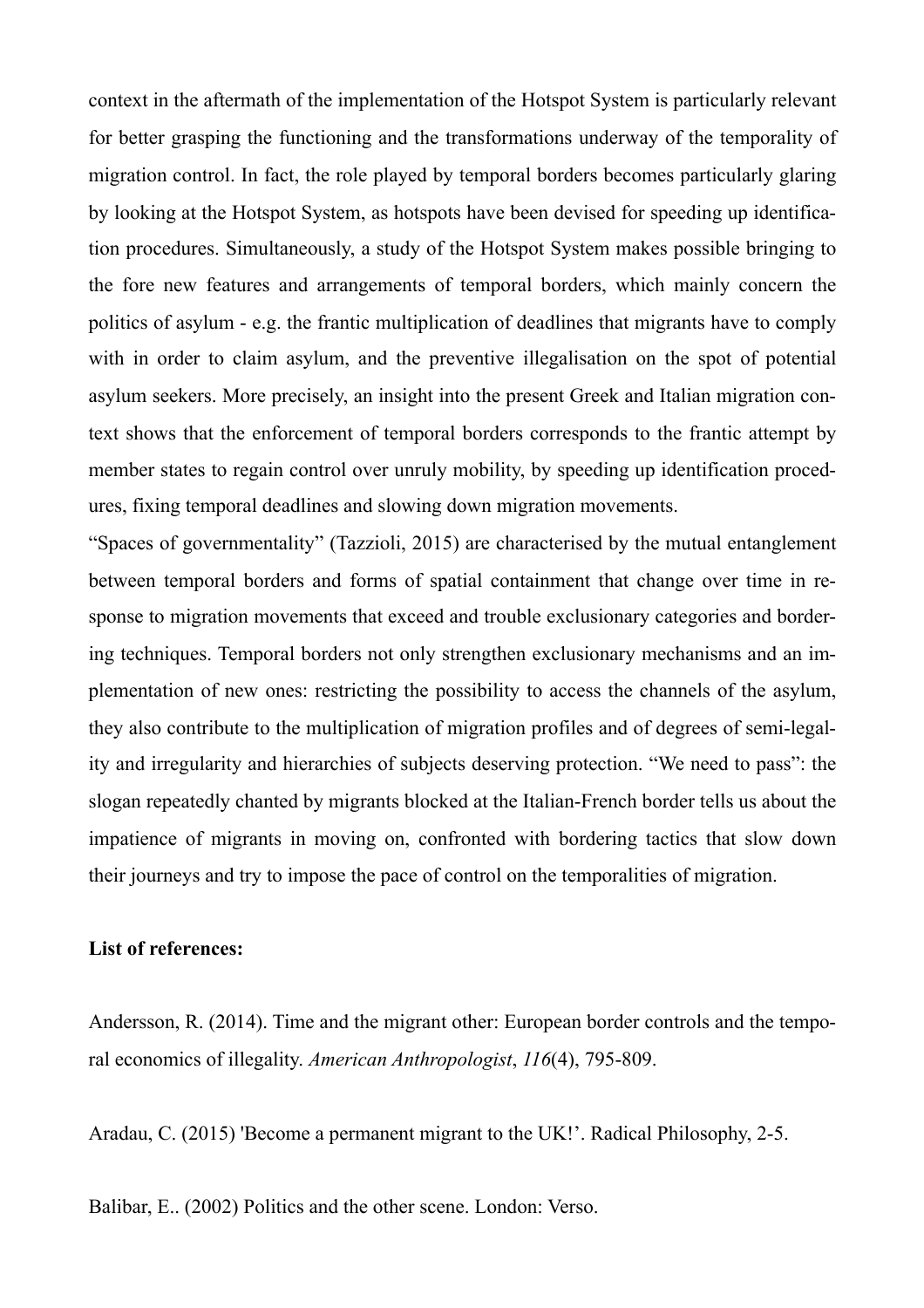Bagelman, J. J. (2016). Still Waiting: Security, Temporality, Population. In *Sanctuary City: A Suspended State* Palgrave Macmillan UK, 94-104.

Belcher, O., & Martin, L. L. (2013). Ethnographies of closed doors: Conceptualising openness and closure in US immigration and military institutions. *Area*, *45*(4), 403-410.

Bojadžijev, M. & Mezzadra S. "Refugee crisis" or crisis of European migration policies?" (2015), Focaalblog [http://www.focaalblog.com/2015/11/12/manuela-bojadzijev](http://www.focaalblog.com/2015/11/12/manuela-bojadzijev-and-sandro-mezzadra-refugee-crisis-or-crisis-of-european-migration-policies/%2525252523sthash.3MB1n0Qc.dpuf)[and-sandro-mezzadra-refugee-crisis-or-crisis-of-european-migration-policies/#sthash.3M](http://www.focaalblog.com/2015/11/12/manuela-bojadzijev-and-sandro-mezzadra-refugee-crisis-or-crisis-of-european-migration-policies/%2525252523sthash.3MB1n0Qc.dpuf)-[B1n0Qc.dpuf](http://www.focaalblog.com/2015/11/12/manuela-bojadzijev-and-sandro-mezzadra-refugee-crisis-or-crisis-of-european-migration-policies/%2525252523sthash.3MB1n0Qc.dpuf) (last access, October 11, 2016).

Burridge, A., Nick G., Austin, K., and Lauren, M. (2017). Polymorphic borders. *Territory, Politics, Governance*, 5(3): 239-251.

Casas-Cortes, M., Cobarrubias, S. & Pickles, J. (2010) Stretching the borders beyond sovereign territories? Mapping EU and Spain's border exeternalisation policies. *Geopolitica(s*),  $2: 71-90.$ 

Conlon, D., & Hiemstra, N. (2014). Examining the everyday micro-economies of migrant detention in the United States. *Geographica Helvetica*, *69*(5), 335.

Cowen, D. (2014). *The deadly life of logistics* (Vol. 10). Minneapolis: University of Minnesota Press.

Cuttitta, P. (2015). Humanitarianism and Migration in the Mediterranean Borderscape: The Italian–North African Border between Sea Patrols and Integration Measures in Brambilla, C., Laine, J., Scott, J. W., & Bocchi, G. (eds.) *Borderscaping: Imaginations and Practices of Border Making*, Asghate, 131-140.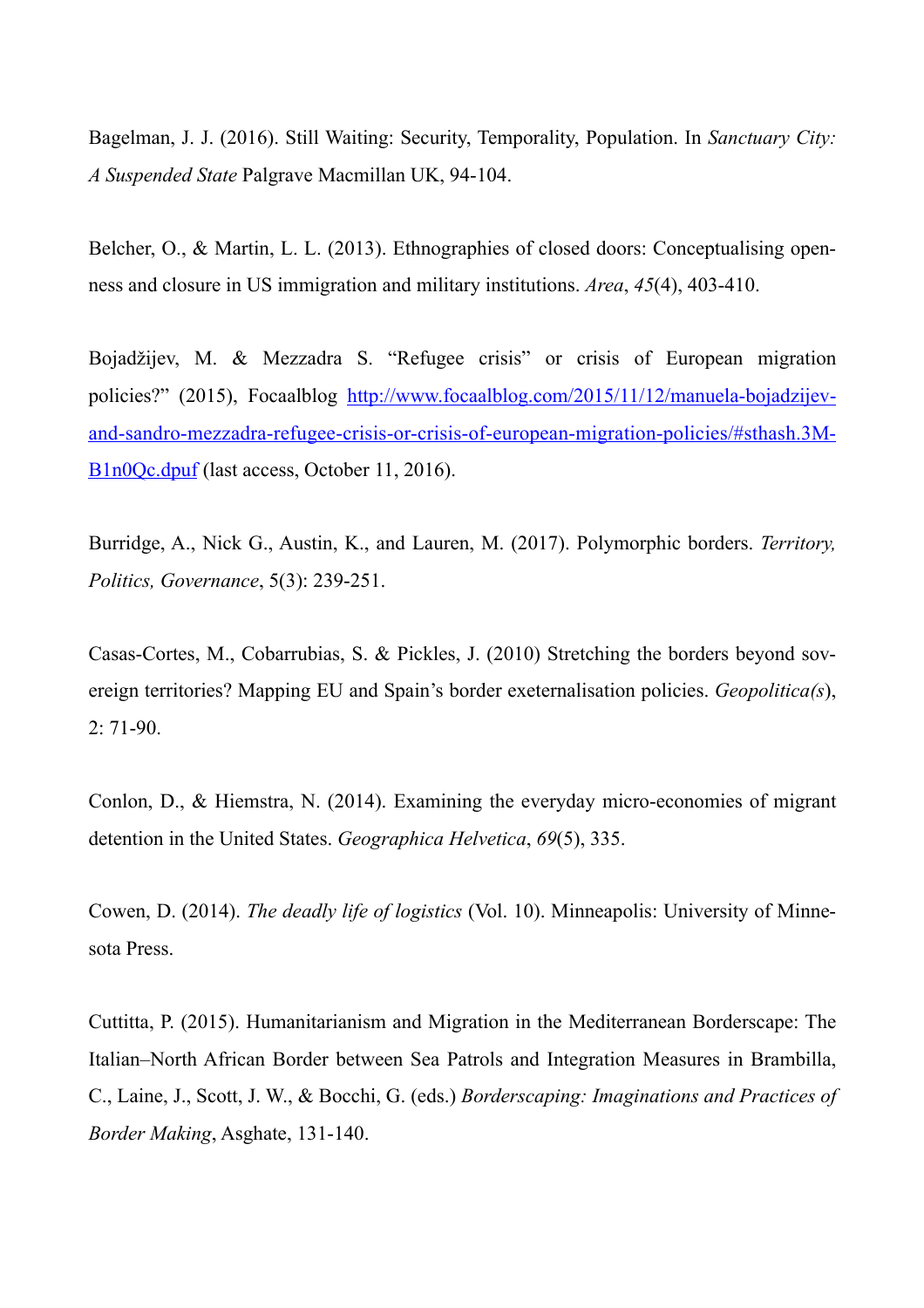Cwerner, S. B. (2001). The times of migration. *Journal of Ethnic and Migration Studies*, *27*(1), 7-36.

Certeau, M. D. (1988). The practice of everyday life. Berkeley: University of California Press.

De Genova, N., Garelli, G., Tazzioli, M. (2018) The autonomy of migration within the crises. *South Atlantic Quarterly*, forthcoming, 2018.

De Genova, N. (2004). The legal production of Mexican/migrant "illegality". *Latino Studies*, *2*(2), 160-185.

Foucault, M. (2013). *La société punitive: Cours au Collège de France , 1972–1973*. Paris: Gallimard.

Foucault, M. (2009) Security, Territory, Population: Lectures at the Collège de France, 1977–1978, New York: Picador/Palgrave Macmillan.

Foucault, M. (1995). Discipline and punish: The birth of the prison, New York: Penguin. Garelli, G. & Tazzioli, M (2016a) "The EU hotspot approach at Lampedusa", Opendemocracy, [https://www.opendemocracy.net/can-europe-make-it/glenda-garelli-martina-tazzioli/](https://www.opendemocracy.net/can-europe-make-it/glenda-garelli-martina-tazzioli/eu-hotspot-approach-at-lampedusa) [eu-hotspot-approach-at-lampedusa](https://www.opendemocracy.net/can-europe-make-it/glenda-garelli-martina-tazzioli/eu-hotspot-approach-at-lampedusa) (last access, October 7 2016).

Garelli, G. & Tazzioli, M. (2016b), Hotspot beyond Detention: Spatial Strategy of Dispersal and Channels of Forced Transfer, *Society&Space*, forthcoming.

Gill, N. (2009) Governmental mobility: The power effects of the movement of detained asylum seekers around Britain's detention estate, Political Geography, 28: 186–196.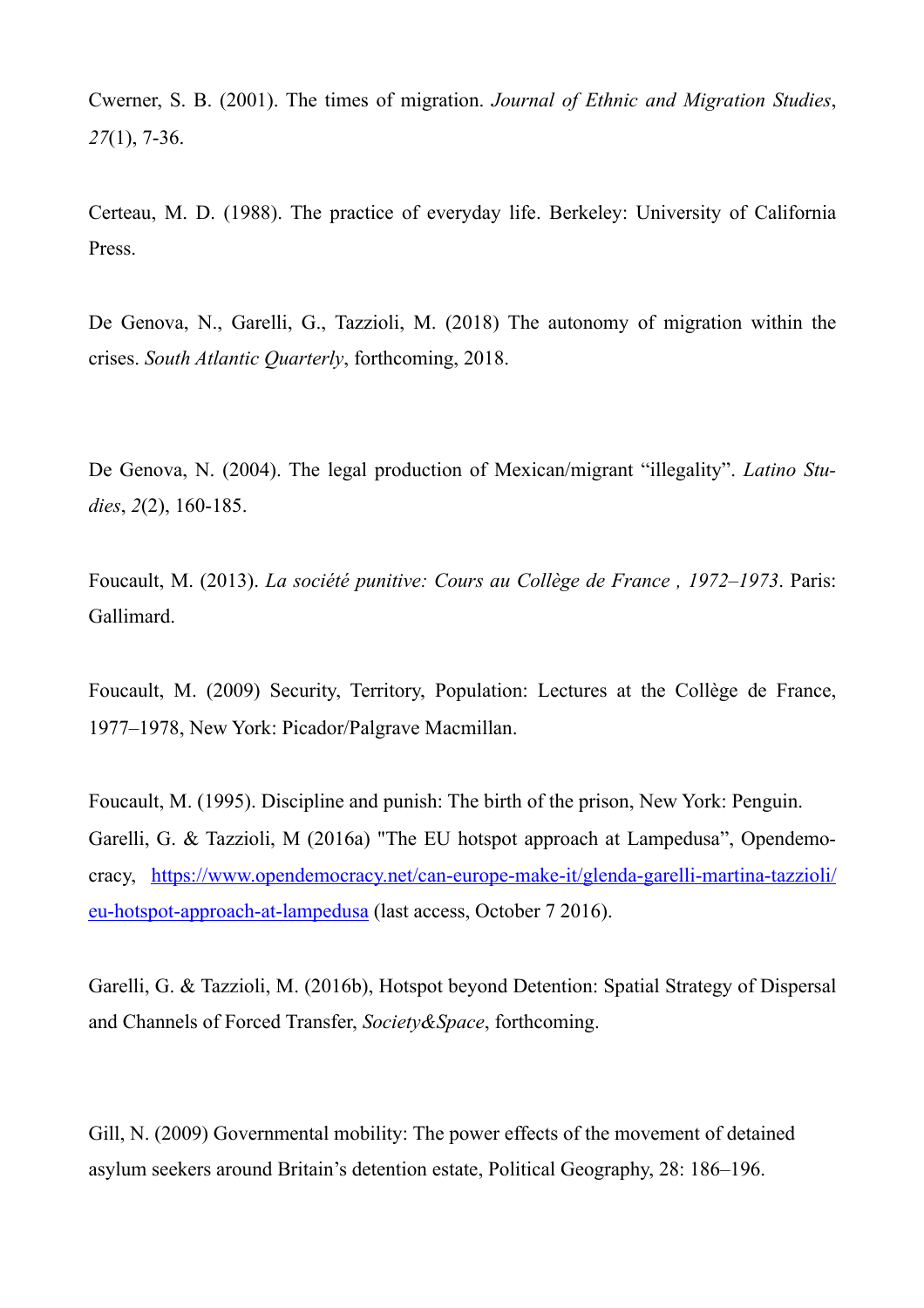Griffiths, M. B. (2014). Out of time: The temporal uncertainties of refused asylum seekers and immigration detainees. *Journal of Ethnic and Migration Studies*, *40*(12), 1991-2009.

Griffiths, M.B. (2013) Frenzied, Decelerating and Suspended: the Temporal Uncertainties of Failed Asylum Seekers and Immigration Detainees, Compas Working Paper.

Hägerstrand, T. (1985). Time-geography: focus on the corporeality of man, society, and environment. *The science and praxis of complexity*, 193-216.

Jeandesboz, J., Pallister-Wilkins, P. (2016).Crisis, routine, consolidation: the politics of the Mediterranean migration crisis. *Mediterranean Politics*, *21*(2), 316-320.

Johnson, C., Jones, R., Paasi, A., Amoore, L., Mountz, A., Salter, M. and Rumford, C., 2011. Interventions on rethinking 'the border'in border studies. *Political Geography*, *30*(2): 61-69.

Kasparek, B. (2016) Routes, Corridors, and Spaces of Exception: Governing Migration and Europe, [http://nearfuturesonline.org/wp-content/uploads/2016/01/Kasparek\\_Final\\_PDF.pdf](http://nearfuturesonline.org/wp-content/uploads/2016/01/Kasparek_Final_PDF.pdf) (last access, December 26, 2016).

Koenig-Archibugi, M. (2012) Fuzzy citizenship in global society, *Journal of Political Philosophy*, 20 (4). 456-480.

King, R., Thomson, M., Fielding, T., & Warnes, T. (2006). Time, generations and gender in migration and settlement. The dynamics of international migration and settlement in Europe, 233, 68-98.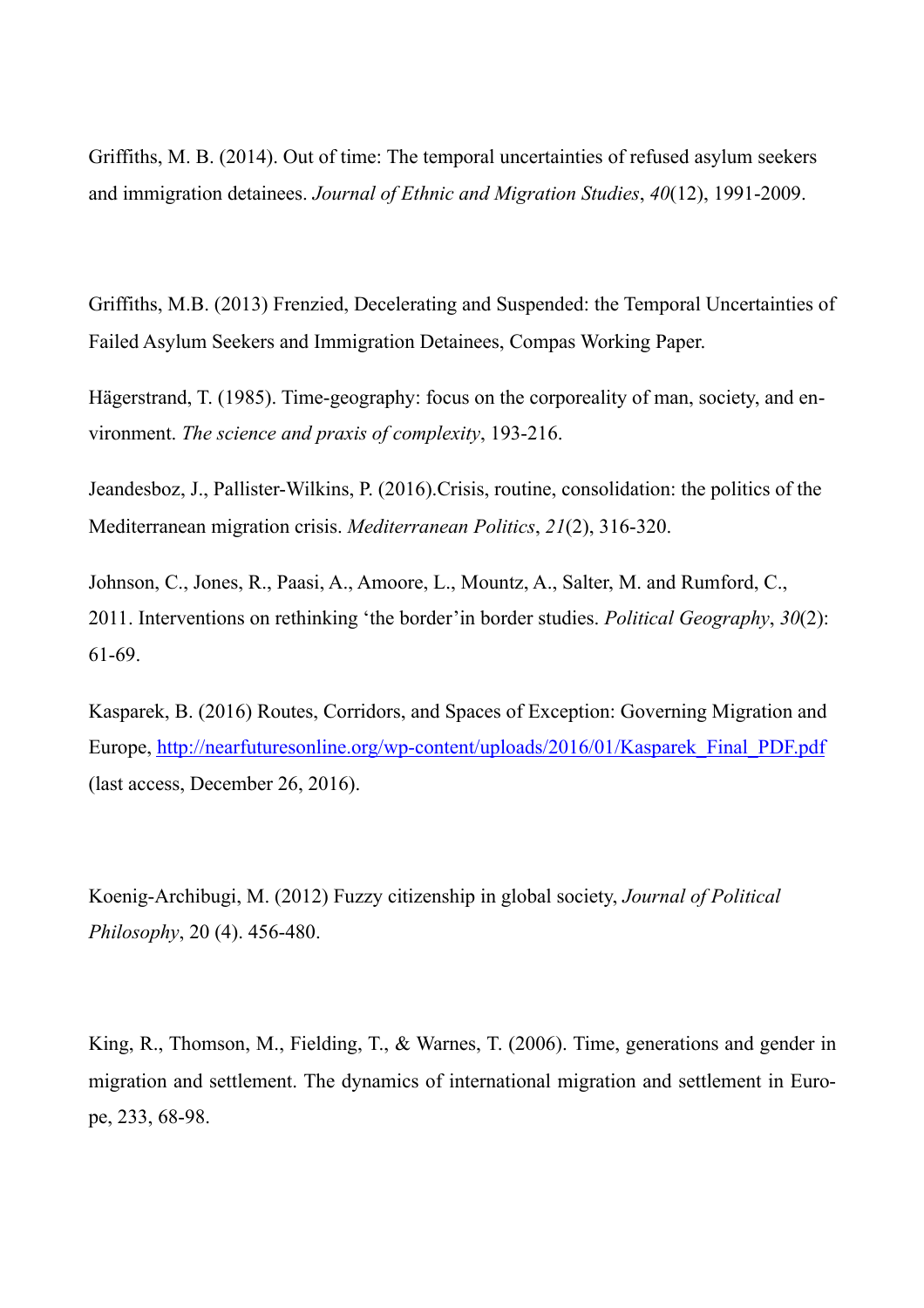Little, A. (2015). The complex temporality of borders: Contingency and normativity. *European Journal of Political Theory*, *14*(4), 429-447.

Mezzadra, S. & Neilson, B. (2013) Border as Method, or, The Multiplication of Labor. Durham, NC: Duke University Press.

McNevin, A. (2011) Contesting citizenship: Irregular migrants and new frontiers of the political. Columbia University Press.

Moran, D. Gill, N. & Deidre Conlon (2013) Spaces: Mobility and Agency in Imprisonment and Migrant Detention. Farnham: Ashgate.

Moran, D. (2012), "Doing time" in carceral space: timespace and carceral geography, *Geografiska Annaler: Series B, Human Geography*, *94*(4), 305-316.

Mountz, A (2015) In/visibility and the securitization of migration: shaping publics through border enforcement on islands 11(2), 184-200.

Mountz, A., Coddington, K., Catania, R. T., and Loyd, J (2013) Conceptualizing detention: Mobility, containment, bordering, and exclusion, Progress in Human Geography, 37, 522– 541.

Papadopoulos, D., Stephenson, N., & Tsianos, V. (2008). Escape routes: control and subversion in the twenty-first century, London: Pluto Press.

Parker, N., & Vaughan-Williams, N. (2009). Lines in the sand? Towards an agenda for critical border studies. *Geopolitics*, *14*(3), 582-587.

Robertson, S. (2014). Time and temporary migration: The case of temporary graduate workers and working holiday makers in Australia. *Journal of Ethnic and Migration Studies*, *40*(12), 1915-1933.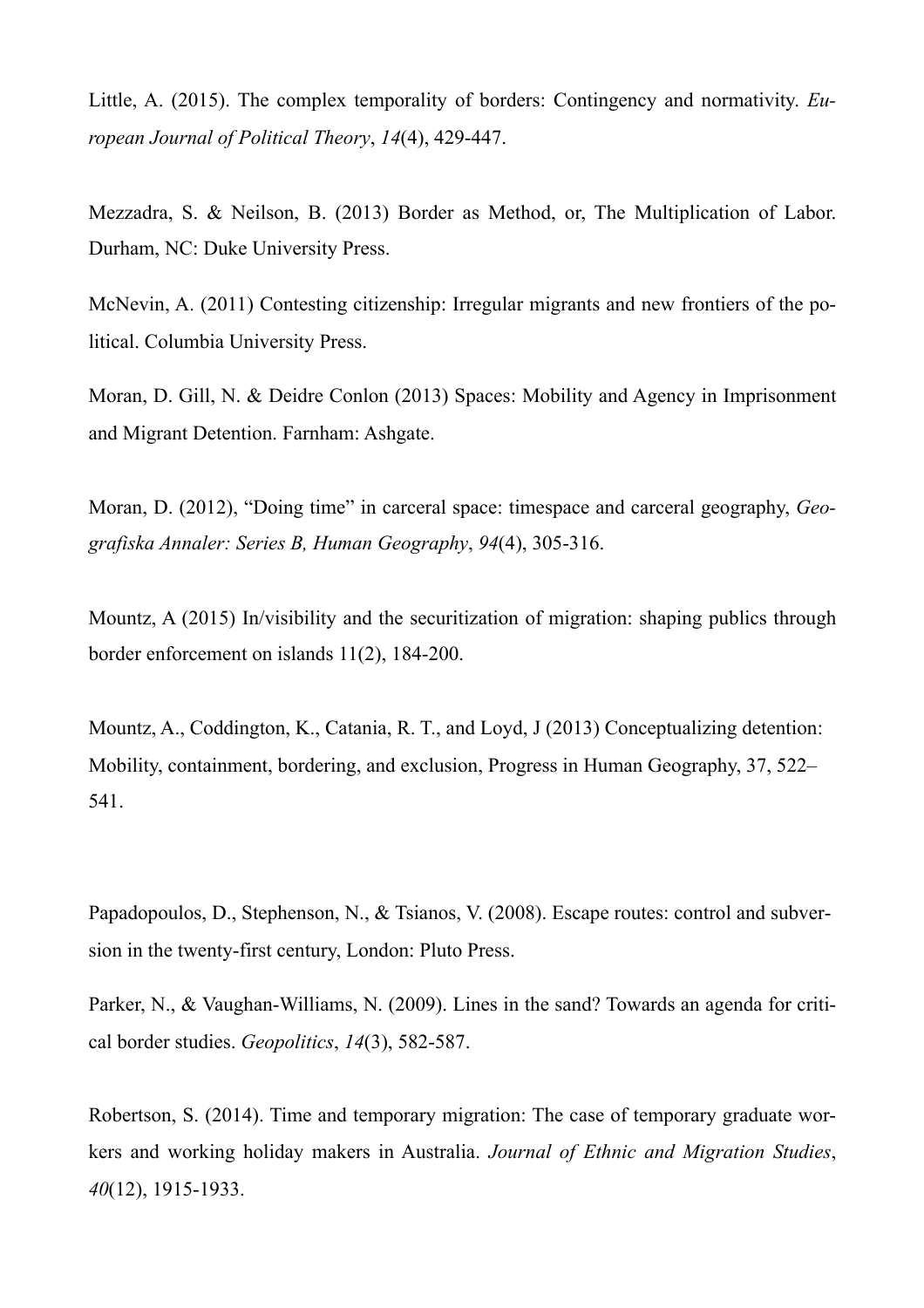Rumford, C. (2006) Theorizing borders. *European Journal of Social Theory*, *9*(2), 155-169.

Sciurba, A. (2016) Misrecognizing and confining asylum. From a subjective fundamental right to an instrument of clandestinization at the era of the 'Hotspot Approach, Filosofia del Diritto, forthcoming.

Sum, N. L. (2003). Rethinking globalisation: rearticulating the spatial scale and temporal horizons of trans-border spaces. *State/Space: A Reader*, 208-224.

Szary, A.L.A. and Giraut, F. eds. (2015) Borderities: The politics of contemporary mobile borders.*,* Springer.

Tazzioli, M. (2016). The government of migrant mobs Temporary divisible multiplicities in border zones. *European Journal of Social Theory*, 1368431016658894.

Tazzioli, M. (2015). *Spaces of Governmentality*., London: Rowman & Littlefield.

Tazzioli, M., & Walters, W. (2016). The Sight of Migration: Governmentality, Visibility and Europe's Contested Borders. *Global Society*, *30*(3), 445-464.

Thrift, N., & Pred, A. (1981). Time-geography: a new beginning. *Progress in Human Geography*, *5*(2), 277-286.

Van Houtum, H. (2005) The geopolitics of borders and boundaries. *Geopolitics*, *10*(4), pp. 672-679.

Vaughan-Williams, N. (2015) *Europe's border crisis: biopolitical security and beyond*. Oxford University Press, USA.

Walters, W. (2016) Live Governance, Borders, and the Time-Space of the Situation: EUROSUR and the Genealogy of Bordering in Europe, *Comparative European Politics*, forthcoming.